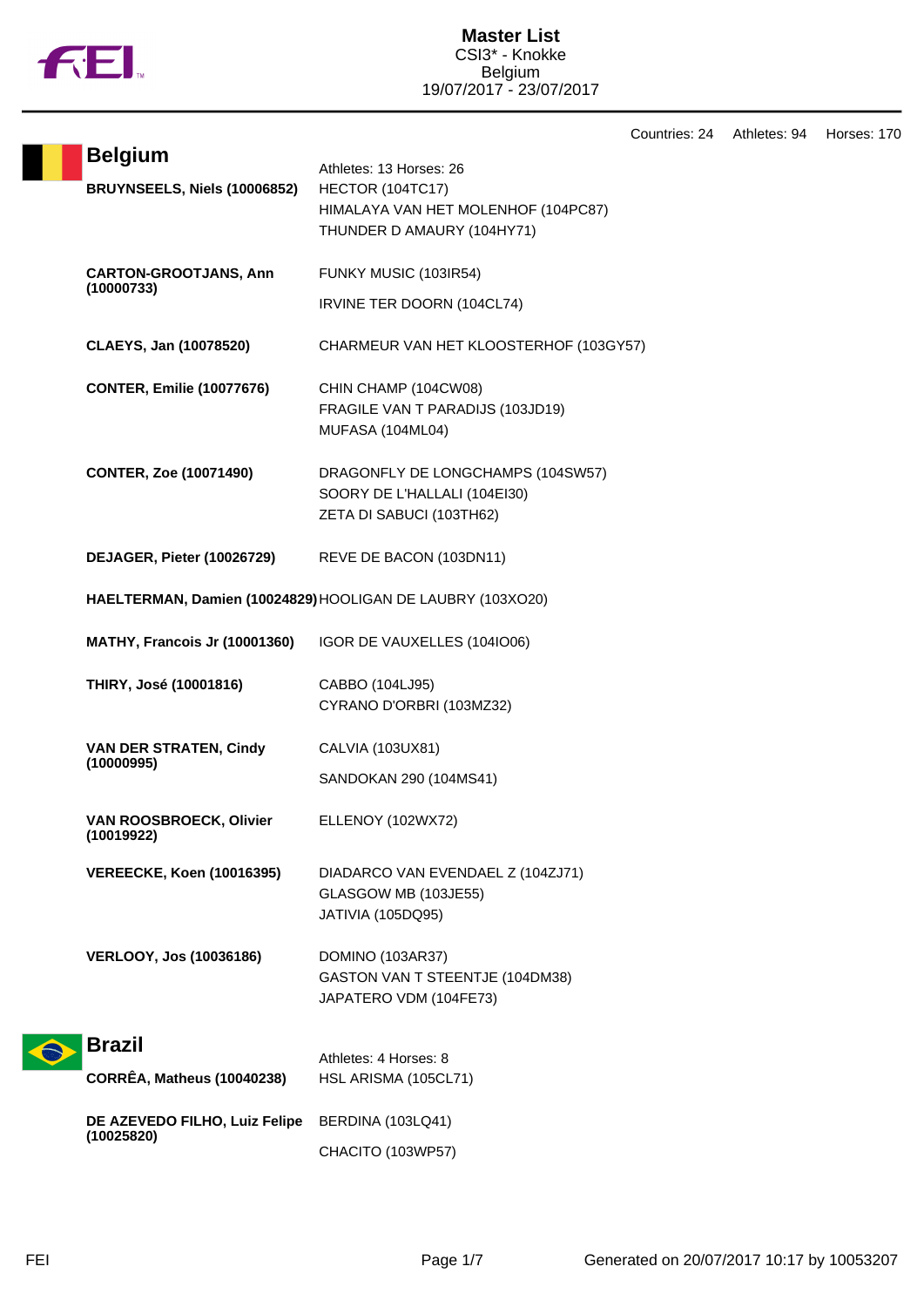

| JOHANNPETER, Karina (10028445)CASPER 150 (102SE01)               | LUCERO LS LA SILLA (103DB01)<br>VANILLA DI VILLAGANA (103MC56)                                              |
|------------------------------------------------------------------|-------------------------------------------------------------------------------------------------------------|
| <b>PESSOA, Rodrigo (10000435)</b>                                | CHAGANUS (104YJ35)<br>CHLOE' (104TB80)                                                                      |
| Canada<br><b>CANDELE, Yann (10003096)</b>                        | Athletes: 2 Horses: 2<br>CHAVENTYNO (103LM89)                                                               |
| CHAD, Kara (10068509)                                            | DSP COLFOSCO (105KE80)                                                                                      |
| <b>Czech Republic</b><br>KELLNEROVÁ, Anna (10075949)             | Athlete: 1 Horse: 1<br>CLASSIC (103TC83)                                                                    |
| <b>Denmark</b><br>HALLUNDBAEK, Emil (10072610) ALLSTAR (103OU46) | Athlete: 1 Horses: 3<br>CHALISCO (104CU27)<br>JASMIN AF HAGALUND (104QA13)                                  |
| <b>Egypt</b><br>ABBOUD, Mostafa (10072383)                       | Athletes: 5 Horses: 7<br>QARAT DE LA LOGE (102ZL58)<br>TOBIAS (NED40072)                                    |
|                                                                  | EL NAGGAR, Mohamed (10092382) FLUGEL VAN T PALMENHOF (103AY33)                                              |
| MAHGARY, Wael (10090236)                                         | EVERGREEN (104FV55)                                                                                         |
| SAÏD, Abdel (10047111)                                           | BEAUMINKA (103TP50)<br>JACKSON DE REGOR (105DW90)                                                           |
| TALAAT, Mohamed (10021782)                                       | TABEA 20 (103CT87)                                                                                          |
| <b>France</b><br>ANCIAUME, Timothee (10002943)                   | Athletes: 8 Horses: 20<br>AUSTRALIA (103NX60)<br><b>QUALIDO 3 (105AX55)</b><br>UNIONE DE L'ILATTE (104JX20) |
| DALLAMANO, Julia (10009597)                                      | HOEPALA VH DAALHOF (104GL51)<br>RANA DES HAYETTES (103NA33)                                                 |
| DELMOTTE, Nicolas (10002377)                                     | <b>ILEX VP (104SY37)</b><br>URVOSO DU ROCH (104VD79)<br>VICTORIO DE LA BRIDE (104GB72)                      |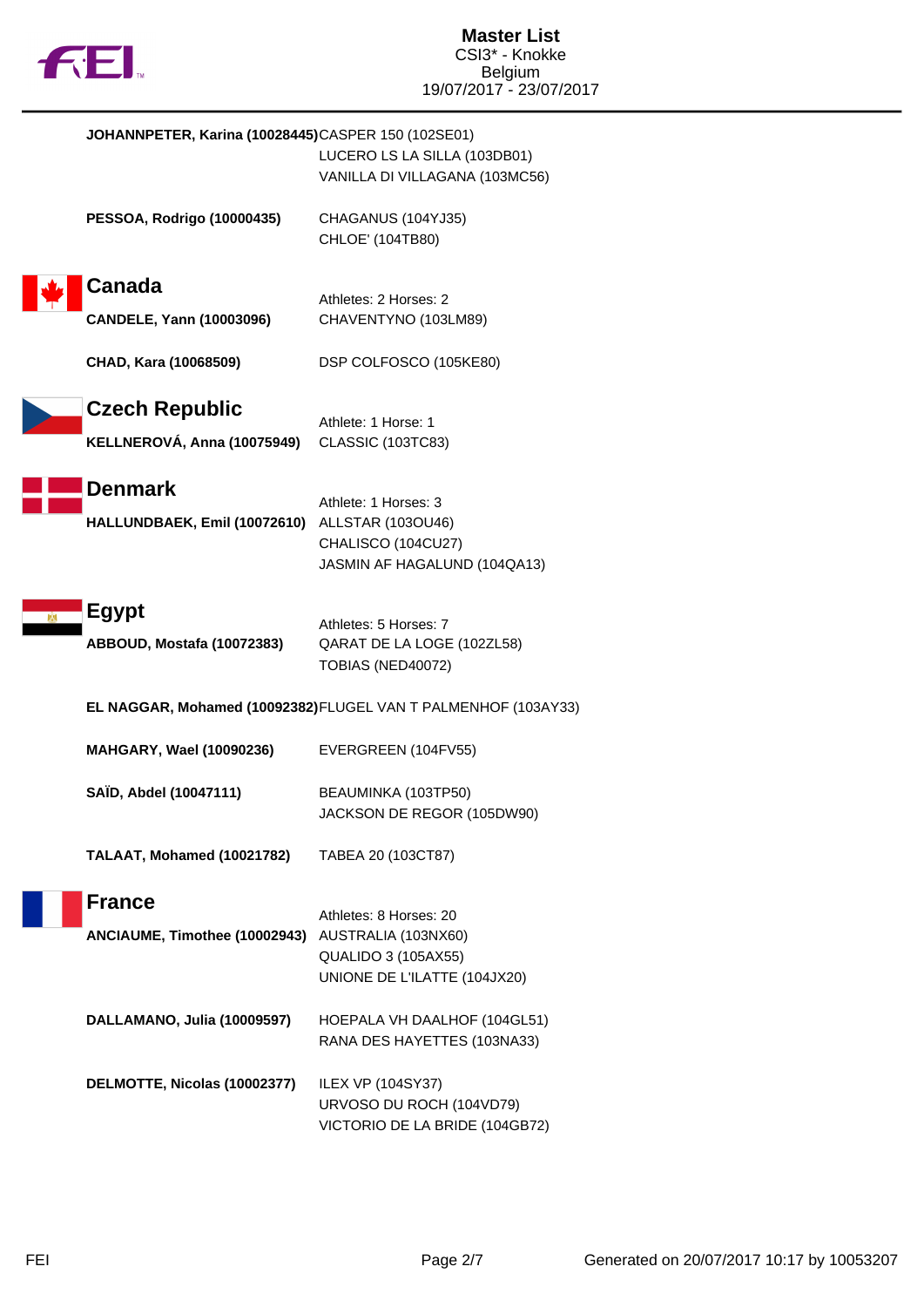

# **FERME, Charles Henri (10013314)** SACRE COEUR (103FD18)

|                                   | FOUTRIER, Guillaume (10012188) BRENTANO D'AMAURY (104AX48)<br>SPIKE VD WITHOEVE (104RZ62)<br>TAMPA ALIA (104AX22) |
|-----------------------------------|-------------------------------------------------------------------------------------------------------------------|
| LAPERTOT, Walter (10003066)       | FOR JUMP 7 (103BA20)<br>RIGHT PLEASURE (103DV99)                                                                  |
| <b>SCHUMACHER, Titouan</b>        | ATOME Z (103VC62)                                                                                                 |
| (10055979)                        | <b>JAQUI (104QP18)</b><br>VINCI DE ST SIMEON (104QP19)                                                            |
| SUEUR, Alexandre (10000647)       | RIMBO DU CHATEAU (103GL16)<br>URIOSO DE LAUME (104RG97)<br><b>VEDRIC (105BS28)</b>                                |
| Germany                           | Athletes: 2 Horses: 5                                                                                             |
| <b>DEUSSER, Daniel (10008871)</b> | CORNET 39 (103HB63)                                                                                               |
|                                   | CORTANI (104JN88)<br>TOBAGO Z (104CT05)                                                                           |
| OFFEL, Katharina (10001898)       | AIR CHIN Z (103OG37)<br>JK HORSETRUCKS LEASURE Z (103TI84)                                                        |
| <b>4 Great Britain</b>            | Athletes: 19 Horses: 32                                                                                           |
| <b>ALLEN, Millie (10068207)</b>   | BALOU STAR (103LV32)                                                                                              |
|                                   | <b>EVITA (105KF42)</b>                                                                                            |
| <b>ASTON, Chloe (10038086)</b>    | AMIGO T (103CU08)                                                                                                 |
|                                   | CORNADO'S BOY RC (104NB75)                                                                                        |
| <b>CHARLES, Harry (10097879)</b>  | CONTROE (103VN63)                                                                                                 |
|                                   | DARIUS (104CW31)<br><b>VICTOR (104CA96)</b>                                                                       |
|                                   |                                                                                                                   |
| <b>CHARLES, Peter (10011414)</b>  | ABC QUANTUM CRUISE (105BP23)                                                                                      |
| CLEE, Joe (10016433)              | ALZU OHIO (102SU39)                                                                                               |
|                                   | JUICY V.V. (104VO44)                                                                                              |
| DAVENPORT, James (10001681)       | CREME DE LA CREME 6 (103KO04)<br>TIGER (103DD30)                                                                  |
| GILLESPIE, Graham (10035405)      | LONDON AJM (104NM95)                                                                                              |
| <b>GORNALL, Jamie (10134892)</b>  | CARSTEN (102WF89)                                                                                                 |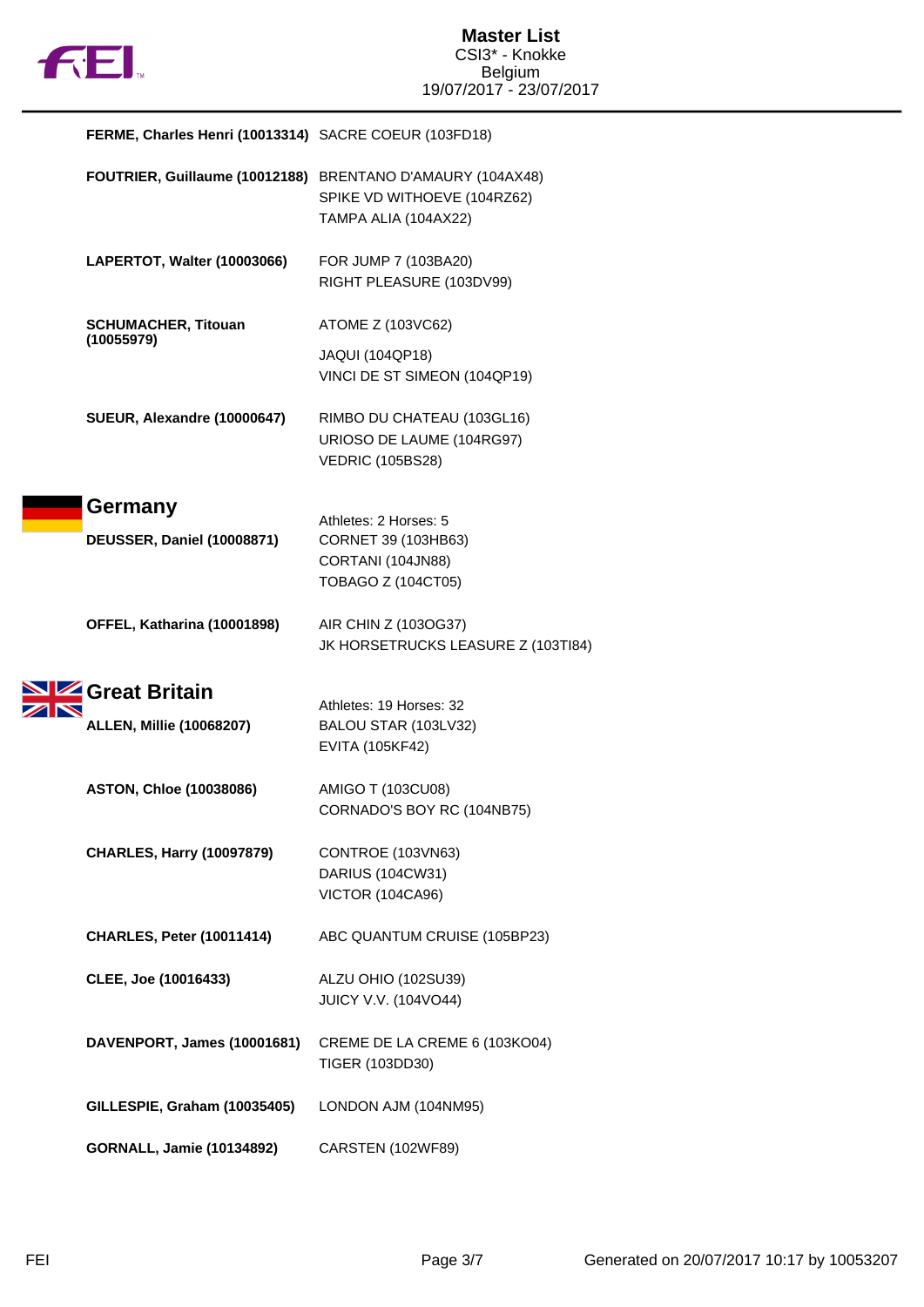

| MAHER, Ben (10000837)                            | MTF MADAME X (103VG44)<br>WINNING GOOD (105AH77)                                                      |
|--------------------------------------------------|-------------------------------------------------------------------------------------------------------|
| MENDOZA, Jessica (10047109)                      | CONSTANCE (103VV31)<br>TOY BOY (104EQ08)                                                              |
| <b>MOFFITT, Emily (10103688)</b>                 | IT'S REAL LOVE VD SMIS Z (104CT86)<br>ZAGAHORN (102XN33)                                              |
| <b>NEADS, Cressy (10041309)</b>                  | TOWNHEAD CHINTON (104EG41)                                                                            |
| <b>NEADS, Stuart (10007596)</b>                  | LORDANOS JUNIOR (103WC59)                                                                             |
| PLATT, Charlotte (10009584)                      | FLAWLESS (104JF23)<br>SALVADOR (104KN19)                                                              |
| <b>STOKER, Emma (10032050)</b>                   | TENDRESSE DU FORT (104AS42)<br>TOWNHEAD BALLULAH (104MD90)<br>TOWNHEAD CAMPUS (103JF24)               |
| <b>WARD, Emily (10077490)</b>                    | REMI CAVALLERI (104CT68)                                                                              |
| <b>WHITAKER, Jack (10106732)</b>                 | VALENTIN R (103WP47)                                                                                  |
| <b>WHITAKER, John (10001784)</b>                 | ARGENTO (GBR41988)<br>COMME IL FAUT (103TI92)                                                         |
| WHITAKER, Louise (10002041)                      | RUBY VIII (104UZ59)                                                                                   |
| Greece<br>MYTILINEOU, Ioli (10065074)            | Athlete: 1 Horses: 2<br>BROADWAY (103MB10)<br>GINTONIC DB (103KX96)                                   |
| <b>Ireland</b><br><b>BREEN, Shane (10007458)</b> | Athletes: 7 Horses: 13<br>CASH UP (102UJ05)<br>IPSWICH VAN DE WOLFSAKKER (104OJ78)<br>LAITH (103KS77) |
| <b>COYLE, Trevor (10002969)</b>                  | USKY DES ISLOTS (104JL34)                                                                             |
| <b>DUFFY, Michael G (10075553)</b>               | LAPUCCINO 2 (104FD99)                                                                                 |
| <b>KENNEDY, Paul (10078119)</b>                  | EIS ISAURA (104MB97)                                                                                  |
| <b>LYNCH, Denis (10001106)</b>                   | HO GO VAN DE PADENBORRE (104DT66)<br>RMF BELLA BALOUBET (GBR40864)                                    |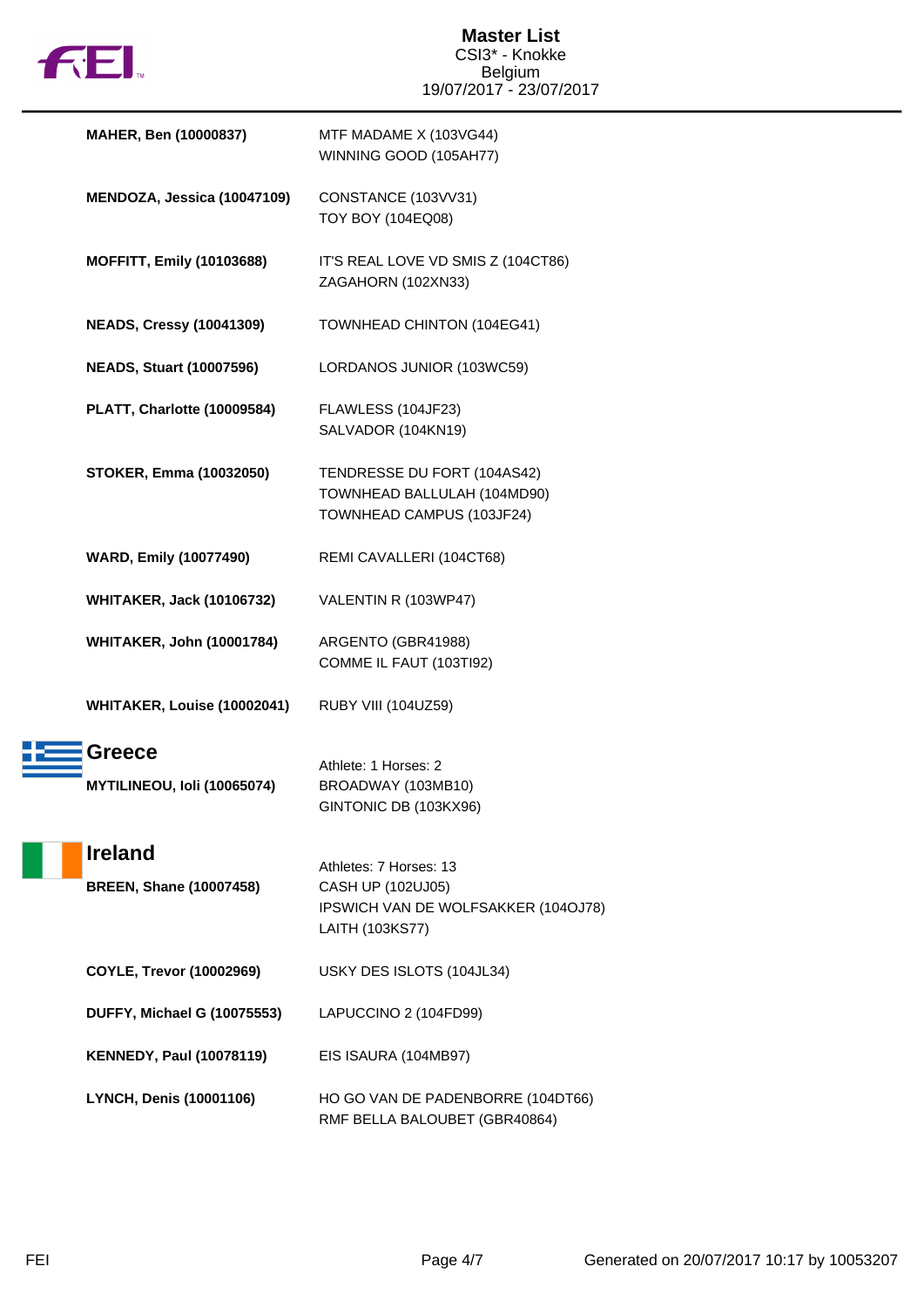| fill.                                                           | <b>Master List</b><br>CSI3* - Knokke<br><b>Belgium</b><br>19/07/2017 - 23/07/2017                   |
|-----------------------------------------------------------------|-----------------------------------------------------------------------------------------------------|
| <b>MOLONEY, Peter (10021488)</b>                                | BABILONIA (104FY84)<br>D'ATLANTIQUE ROYALE (BEL42817)<br>GHANA (103RZ12)                            |
| <b>RYAN, Thomas (10017365)</b>                                  | <b>CASSY N (104HC78)</b><br>QUITE ZERO (102PB50)                                                    |
| <b>Israel</b><br>✿<br><b>ARTOUL, Elias (10112718)</b>           | Athlete: 1 Horse: 1<br>VA TOUT (104PA88)                                                            |
| <b>Italy</b><br><b>BIANCHI, Matilde Giorgia</b><br>(10033971)   | Athletes: 2 Horses: 3<br>COEUR BLESSE Z (102NF10)<br>LEJANO (102YW29)                               |
| ROLLI, Giuseppe (10016399)                                      | BALISTO Z (104ON44)                                                                                 |
| Japan<br><b>HIRAO, Satoshi (10041939)</b>                       | Athlete: 1 Horse: 1<br>DABRESSE (104OR80)                                                           |
| Jordan<br>HANI BISHARAT, Ibrahim<br>(10001629)                  | Athlete: 1 Horses: 2<br>CHACTINO (104PP71)<br>CONTIFEX (GER45963)                                   |
| <b>Netherlands</b><br><b>BLES, Bart (10010956)</b>              | Athletes: 5 Horses: 11<br>COMINO (104RQ79)<br>GRAN CANYON VAN HD (104DM01)<br>PANDORA 258 (105DU84) |
| EMMEN, Kim (10071863)                                           | BOEVEE (103UF03)<br>DELVAUX (104CL13)                                                               |
| GREVE, Willem (10003080)                                        | CARAMBOLE N.O.P. (102UX85)<br>CARRERA (104VC73)<br>ELKE MARIA M (104UK42)                           |
| LEMMEN, Patrick (10024693)                                      | DADULLAH (104RE22)<br>IDEAAL (104XX03)                                                              |
| VAN DEN BRINK, Stefanie<br>(10056872)                           | UNEX OMEGA STAR (102OL78)                                                                           |
| <b>Norway</b><br>STOREMARK, Camilla (10040667) CERONA (103MC61) | Athlete: 1 Horse: 1                                                                                 |
| <b>Portugal</b><br>[€}                                          | Athlete: 1 Horse: 1                                                                                 |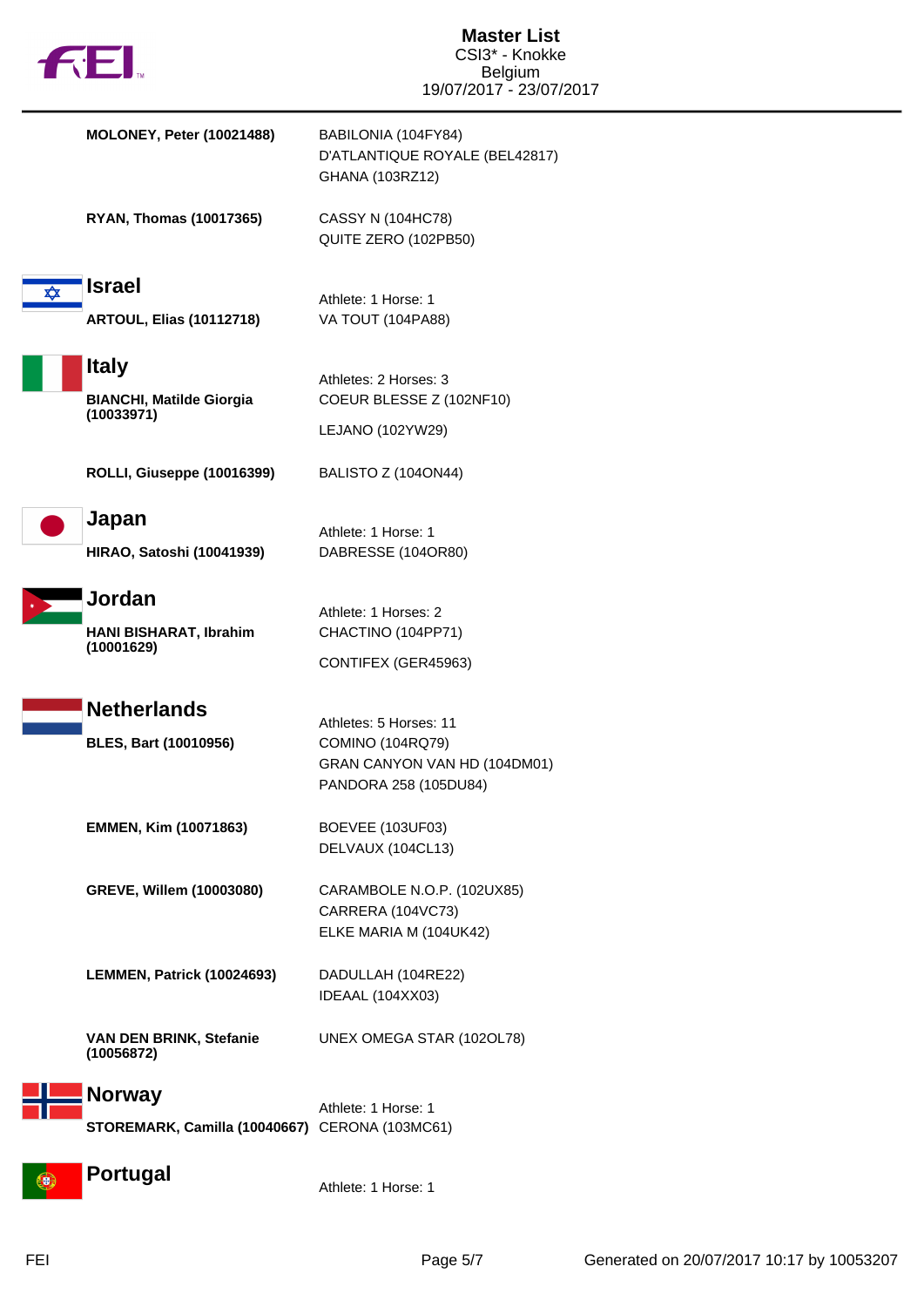

|      | LADEIRA, Bernardo (10075037)                                   | DENTO (103QM30)                                                                                |
|------|----------------------------------------------------------------|------------------------------------------------------------------------------------------------|
|      | <b>Russian Federation</b><br><b>BIBIKOVA, Maria (10059010)</b> | Athlete: 1 Horses: 2<br>QUASIMODO (103CN26)<br>ZIEZOO (103DH20)                                |
| 2020 | Saudi Arabia (Kingdom                                          | Athlete: 1 Horses: 2                                                                           |
|      | of)<br>ALRAJHI, Abdulrahman<br>(10048311)                      | CHILLI PEPPER VAN DE HELLE (BEL41068)<br>OLD CHAP TAME (FRA45652)                              |
|      | <b>Spain</b><br>ARIAS, Julio (10006511)                        | Athletes: 4 Horses: 6<br>ARMANI DES MARAICHERS (103YG76)<br>INSHALLAH DE MUZE (104HD86)        |
|      | <b>CORDON, Pilar Lucrecia</b><br>(10000510)                    | GALINE LA COUR ZICHELHOF (104HT92)                                                             |
|      |                                                                | GORIANA VAN KLAPSCHEUT (103ZV20)                                                               |
|      | <b>FERNANDEZ SARO, Manuel</b><br>(10002108)                    | <b>CUIDAM (104HS54)</b>                                                                        |
|      | <b>VALLES ROSEL, Joel (10059697)</b>                           | ADMIRAL (105BR83)                                                                              |
|      | <b>Sweden</b><br><b>ANDERSSON, Petronella</b><br>(10029959)    | Athletes: 3 Horses: 6<br>EVIDENCE (104HM49)<br>PIRONELLA (103LT48)                             |
|      | <b>EKBERG, Jonna (10019397)</b>                                | HIS BLACK DIAMOND VT ARKE (104ED95)<br>JASMIEN VD BISSCHOP (105BJ63)<br>TENOR DU GUE (104FL35) |
|      | VON ESSEN, Angelie (10000724)                                  | CROFT LEGACY (104ZB40)                                                                         |
|      | <b>Turkey</b><br>SIYAHI, Efe (10046881)                        | Athlete: 1 Horses: 2<br>CALL ME PRINCESS (104TU33)<br>CALUMET (103MJ62)                        |
|      | <b>United States of</b>                                        | Athletes: 9 Horses: 13                                                                         |
|      | <b>America</b><br><b>GATES, Jennifer (10102638)</b>            | PUMPED UP KICKS (102UH81)                                                                      |
|      | HAPPY, Sayre (10012402)                                        | DOLINN (103WM57)                                                                               |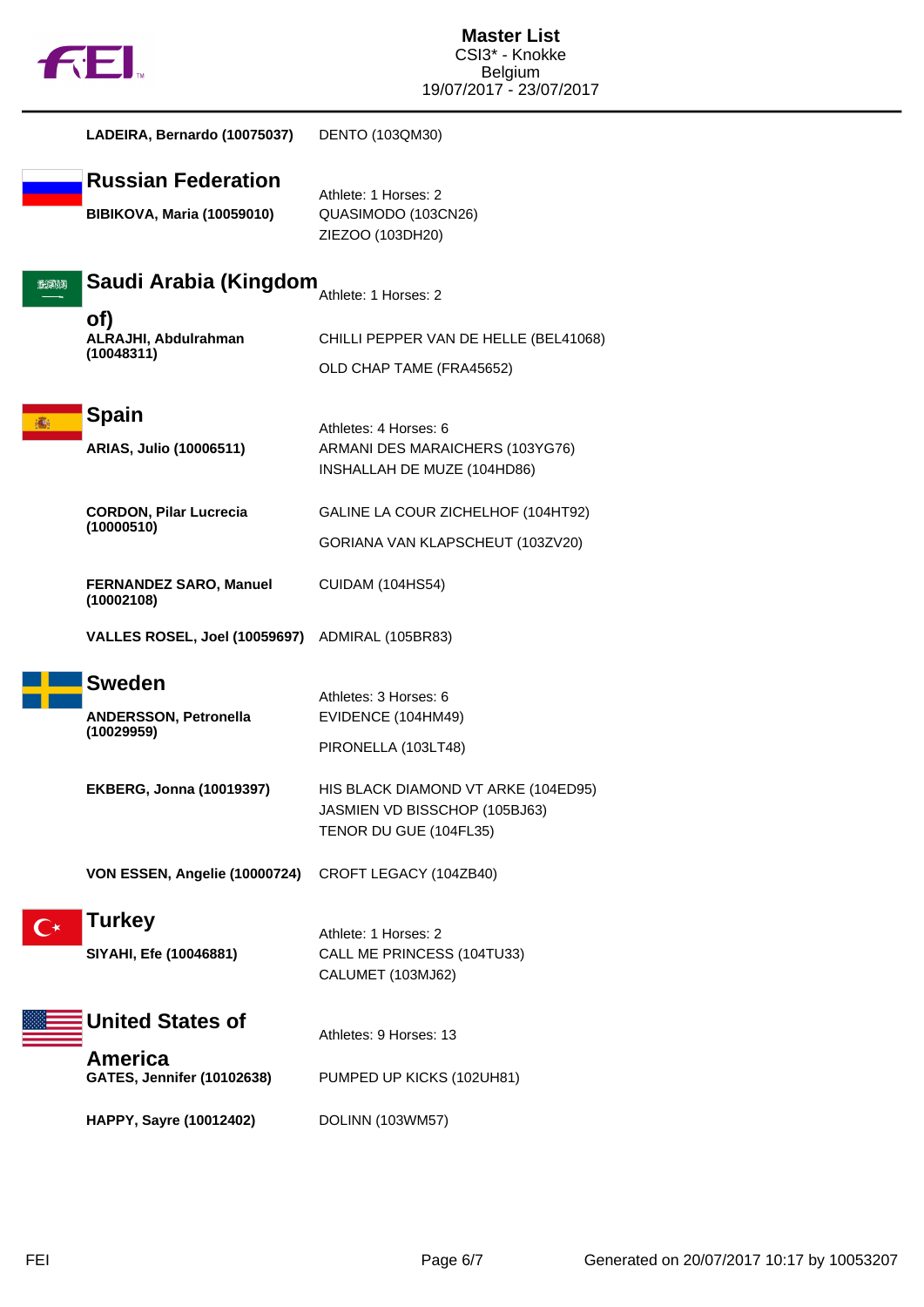

| HUGHES, Michael (10059471)                   | JECO VAN HET SWENNENHOG (104TK23)<br>MONTY PYTHON 25 (104YK94)<br>ZERLIN M (103AX34) |
|----------------------------------------------|--------------------------------------------------------------------------------------|
| <b>KESSLER, Reed (10045920)</b>              | CHRISTY 3 (103KD81)<br>TRADITION DE LA ROQUE (103VO34)                               |
| <b>SHORT, Emily (10091433)</b>               | COCO II (103CX85)                                                                    |
| <b>SMITH, Spencer (10088263)</b>             | RIVALE DU BARQUET (105AZ61)                                                          |
| <b>TOWELL, Jack (10041302)</b>               | <b>NEW YORK (103JF22)</b>                                                            |
| <b>TYREE, Catherine Nicole</b><br>(10068986) | <b>BOKAI (103MG29)</b>                                                               |
| <b>VLOCK, Teddy (10121221)</b>               | CRISTOBAR (104CS77)<br>GASPER VAN DEN DOORN (103SV86)                                |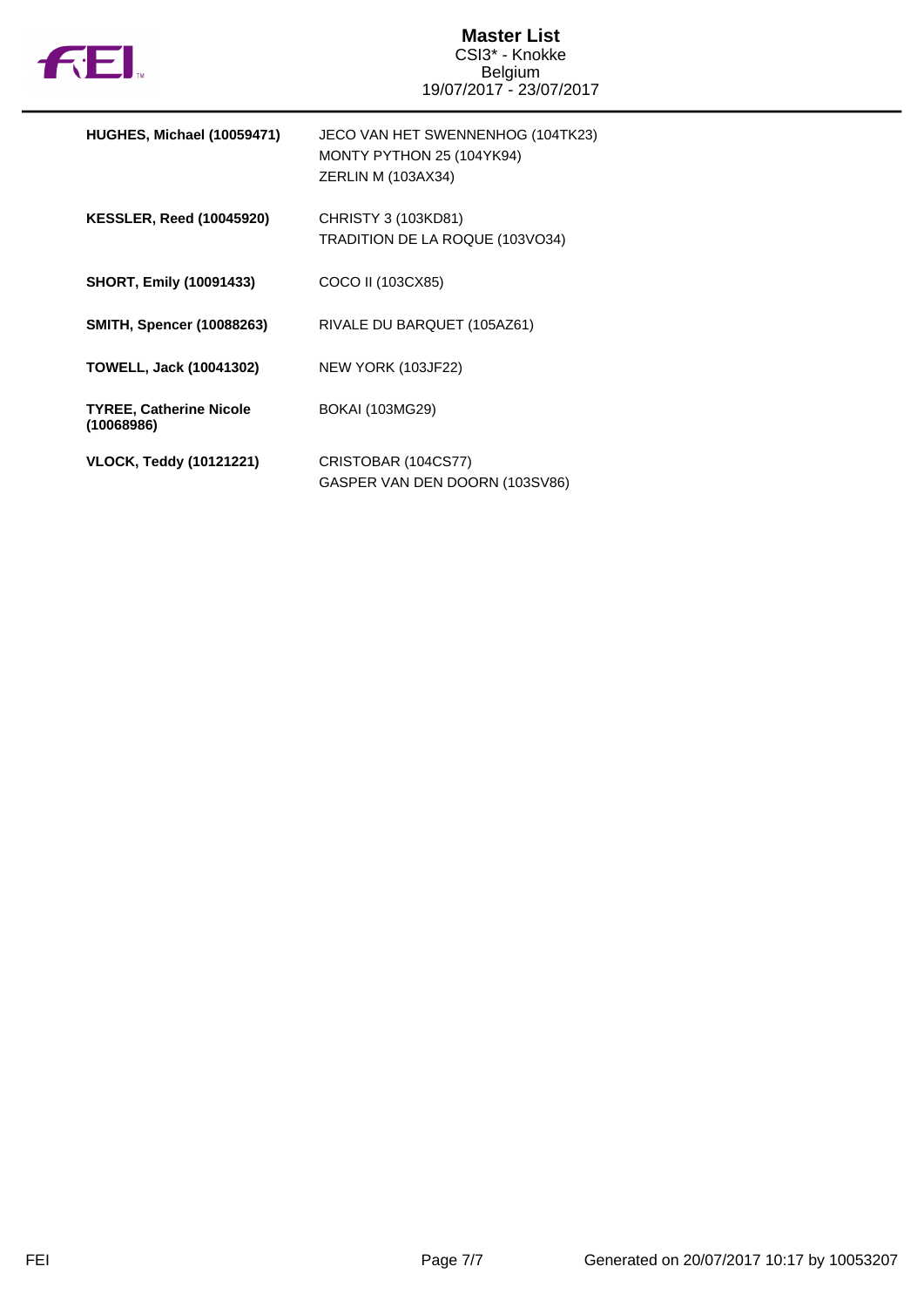

Countries: 32 Athletes: 180 Horses: 291

| <b>Bahrain</b>                                 | Athlete: 1 Horse: 1                                                                   |
|------------------------------------------------|---------------------------------------------------------------------------------------|
| AL KHALIFA, Sh. Hasan Bin<br>Rashid (10062757) | THE GRUNS (NED40632)                                                                  |
| <b>Belgium</b>                                 | Athletes: 33 Horses: 55                                                               |
| <b>BILLE, Brecht (10039637)</b>                | AAGJE DE BIOAGRICO (103FJ77)                                                          |
| BRUYNSEELS, Niels (10006852)                   | CHIEF (103YN67)<br>JOKER VD VLASBLOEMHOEVE (105EX13)                                  |
| CLAEYS, Jan (10078520)                         | IGOR UNION (104LL35)<br>JANUS UNION (104SJ02)                                         |
| <b>CONTER, Emilie (10077676)</b>               | ESPYRANTE (103PV52)<br>SALTO DES CASTY (103QX83)                                      |
| <b>CONTER, Zoe (10071490)</b>                  | COOKIE 52 (104GT39)<br>DOLCE VITA KDW Z (104NJ57)<br>IRENICE HORTA (104UL44)          |
| D'HAESE, Dimme (10091508)                      | BEIJING LS LA SILLA (104OR58)<br>ILIAS VAN 'T VLASMEER (104CR91)                      |
| DE PAUW, Jan (10090761)                        | JAKARTA ROYALE D.S. (104UR75)<br>KAAT VAN DE DURMSTEDE (105CW78)                      |
| DEJAGER, Pieter (10026729)                     | FOR KAZIMIR VD SCHOORDIJKHOEVE (105AZ85)                                              |
| DEMOLIE, Camille (10095428)                    | FOXTROT C (102WL09)<br>G STAR DU CARTIER (103MI76)                                    |
| <b>DEVOS, Lieven (10006828)</b>                | ELDORRADO MVNZ (105AX78)<br>GIOVANNI VAN HET SCHEEFKASTEEL (103IH09)                  |
| GROVE, Alexandra (10083716)                    | TOUCHE VD DRIE EIKEN Z (102SP07)                                                      |
| <b>HAEP, Pascale (10002473)</b>                | IRIS VAN DE BISSCHOP (104HP20)<br>MYSTIC BLUE HH (104RH04)                            |
| HENDRICKX, Charline (10136071)                 | HALBERT V/H PAARDEVELD (105AZ00)<br>JOVIAL LINDENHOF (104XE47)                        |
| <b>KUNDYCKI, Marie (10007304)</b>              | BALTHAZAR VP WISBECQ (103WE86)<br>I CIRCA D OR (104EQ83)<br>UPPERCUT DE BAY (104CW42) |
| MATHY, Francois Jr (10001360)                  | CAPITAINE DE FLOBECQ (104CP14)                                                        |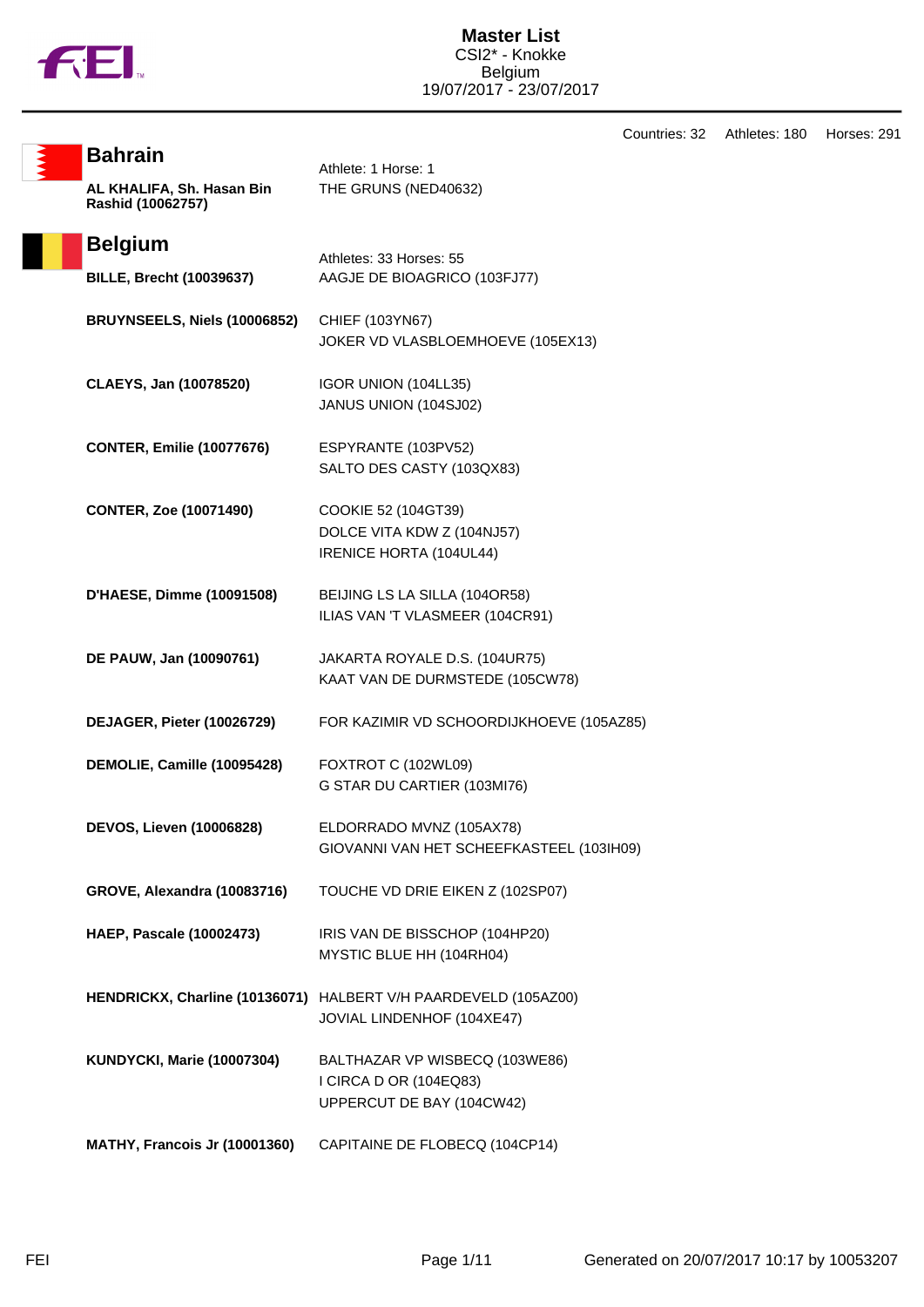

| NOTERMAN, Dimitry (10031451)                                             | BACARDI-RHUM DE MUZE (BEL41319)                                                                      |
|--------------------------------------------------------------------------|------------------------------------------------------------------------------------------------------|
| <b>NOYEZ, Aubri (10085447)</b>                                           | CERENA (104HD41)<br>EQUADOR-N.C. (105HQ87)                                                           |
| <b>PATRIS, Alexis (10097838)</b>                                         | VALMONT DU MONSELET (104MW78)                                                                        |
| PEETERS, Leonie (10046674)                                               | AL CAPONE (102NV12)<br>CARDENTA (103WZ83)<br>QUARESMAS DE MARCHESANA (104MZ82)                       |
| <b>PENET, Alexia (10082162)</b>                                          | FILAO (104AO24)                                                                                      |
| <b>QUAGHEBEUR, Giovanni</b><br>(10091876)                                | GOMEZ (104QY59)                                                                                      |
|                                                                          | ISAURA DE VAUXELLES (105HR53)                                                                        |
| SCHOONBROODT- DE AZEVEDO, VENUS DE L'EYRE (104PR86)<br>Celine (10000938) |                                                                                                      |
| <b>TAVEIRNE, Nikita (10002394)</b>                                       | QUICKLY Z (102SU31)                                                                                  |
| THIRY, José (10001816)                                                   | COCO CHANEL (104YE21)                                                                                |
| <b>VAN DER STRATEN, Cindy</b><br>(10000995)                              | BALANCE 26 (103CN28)                                                                                 |
| <b>VAN DER STRATEN, Laurent</b><br>(10047697)                            | <b>BON JOVI SR (103VS00)</b>                                                                         |
|                                                                          | LIVORNO (103SH55)                                                                                    |
| <b>VAN LAER, Louise (10077673)</b>                                       | JAKARTA VAN HET RAAFVELD (104ZX52)                                                                   |
| <b>VANDIERENDONCK, Pieter</b><br>(10079885)                              | DUNE D' HOOGPOORT (105DX03)                                                                          |
|                                                                          | ELINI VH COSTERSVELD (103IE62)                                                                       |
| <b>VERBERCKMOES, Maartje</b>                                             | COUS COUS (103OP07)                                                                                  |
| (10085184)                                                               | JUGANO VAN DE VOSBERG (104QN95)                                                                      |
| <b>VEREECKE, Koen (10016395)</b>                                         | INA VAN DE NIEUWBURGHOEVE (104KY57)                                                                  |
| <b>VERLOOY, Jos (10036186)</b>                                           | QUEBRACHO SEMILLY (102ZZ94)                                                                          |
| <b>VERSCHUERE, Stephan</b><br>(10118908)                                 | JETAIR (104VL43)                                                                                     |
| WELLENS, Anthony (10041866)                                              | FAUSTO VAN 'T VERAHOF (103SM82)<br>JESSIEN VAN T MARTENDONKERF (105DV81)<br>JETOT FRAVANCA (104XR36) |



Athletes: 3 Horses: 6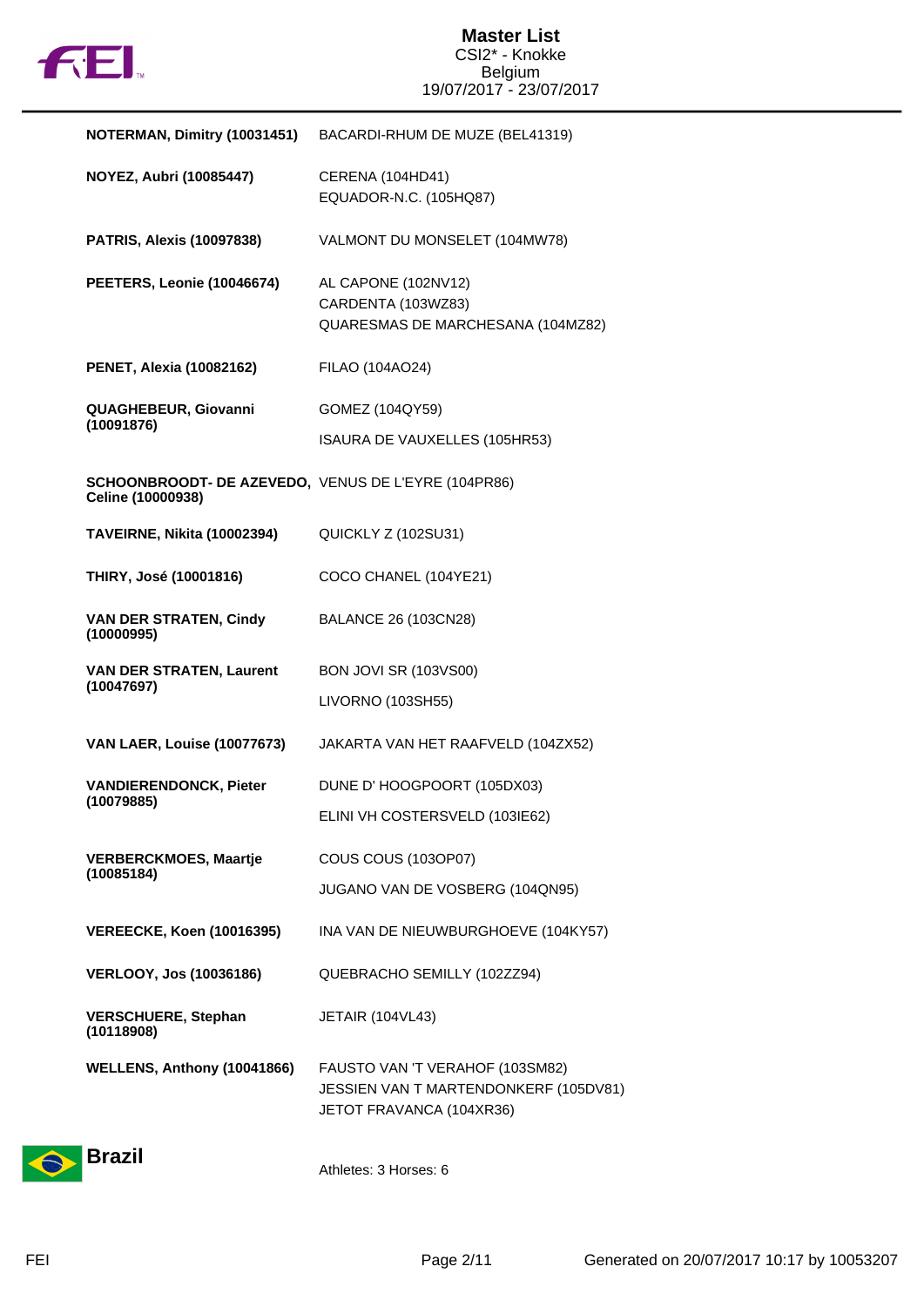| <b>FEI</b>                                             | <b>Master List</b><br>CSI2* - Knokke<br><b>Belgium</b><br>19/07/2017 - 23/07/2017                                                  |
|--------------------------------------------------------|------------------------------------------------------------------------------------------------------------------------------------|
| <b>CORRÊA, Matheus (10040238)</b>                      | CARINOSA LS (105LX00)<br>QUIRIMBA LS LA SILLA (1040M60)<br>VIP DES MAJUROS (105DA41)                                               |
| <b>NOLASCO, Pedro (10011793)</b>                       | GANEFFA VT HAZELARENHOEKJE (104DD06)                                                                                               |
| <b>PESSOA, Rodrigo (10000435)</b>                      | JIGARO C (104XS16)<br>ZE CARIOCA (105PM07)                                                                                         |
| <b>Canada</b><br><b>CANDELE, Yann (10003096)</b>       | Athletes: 4 Horses: 7<br>HAPPINESS (104FM06)<br>QUIDAMS QUIT 2 (104DG60)                                                           |
| <b>CHAD, Bretton (10058929)</b>                        | <b>BRIGHT (103LM76)</b><br>LORD FANTASY KWG (104CK26)                                                                              |
| DUFF, Jaclyn (10037714)                                | VENUS DU GUE (104VD67)                                                                                                             |
| MACPHERSON, Jordan (10068508) AANWINST (103PD08)       | ALDINE (104IX80)                                                                                                                   |
| Colombia<br><b>DIAZ ORTEGA, Santiago</b><br>(10072598) | Athletes: 3 Horses: 6<br>CARLSON (104RS37)<br>ELYAH LALAN (104ZY01)                                                                |
| <b>REYES, Oscar (10110810)</b>                         | CIANA Z (105DB91)                                                                                                                  |
| <b>TORO, Nicolas (10027138)</b>                        | BEYONCE RK (105RL85)<br>CHAPEAU (104SF93)<br>DAYDREAM J.W.B (104VG45)                                                              |
| <b>Czech Republic</b><br>KELLNEROVÁ, Anna (10075949)   | Athlete: 1 Horses: 3<br>CALCOURT FALKLUND (103UV15)<br>GILJANDRO VAN DEN BOSRAND (SWE04056)<br>I'M SPECIAL VAN ' T HEIKE (104HZ64) |
| <b>Denmark</b><br>HALLUNDBAEK, Emil (10072610)         | Athletes: 2 Horses: 4<br>CARGRANDA (104YP93)<br>CHARINTA (105DV86)<br>UNO'S SAFIER (ITA41272)                                      |
|                                                        | HALLUNDBÆK, Clara (10079056) EARLY MORNING MIST (103TO06)                                                                          |
| <b>Egypt</b><br>ABBOUD, Mostafa (10072383)             | Athletes: 8 Horses: 10<br><b>HERR SENAAT 111 (103TD91)</b>                                                                         |

г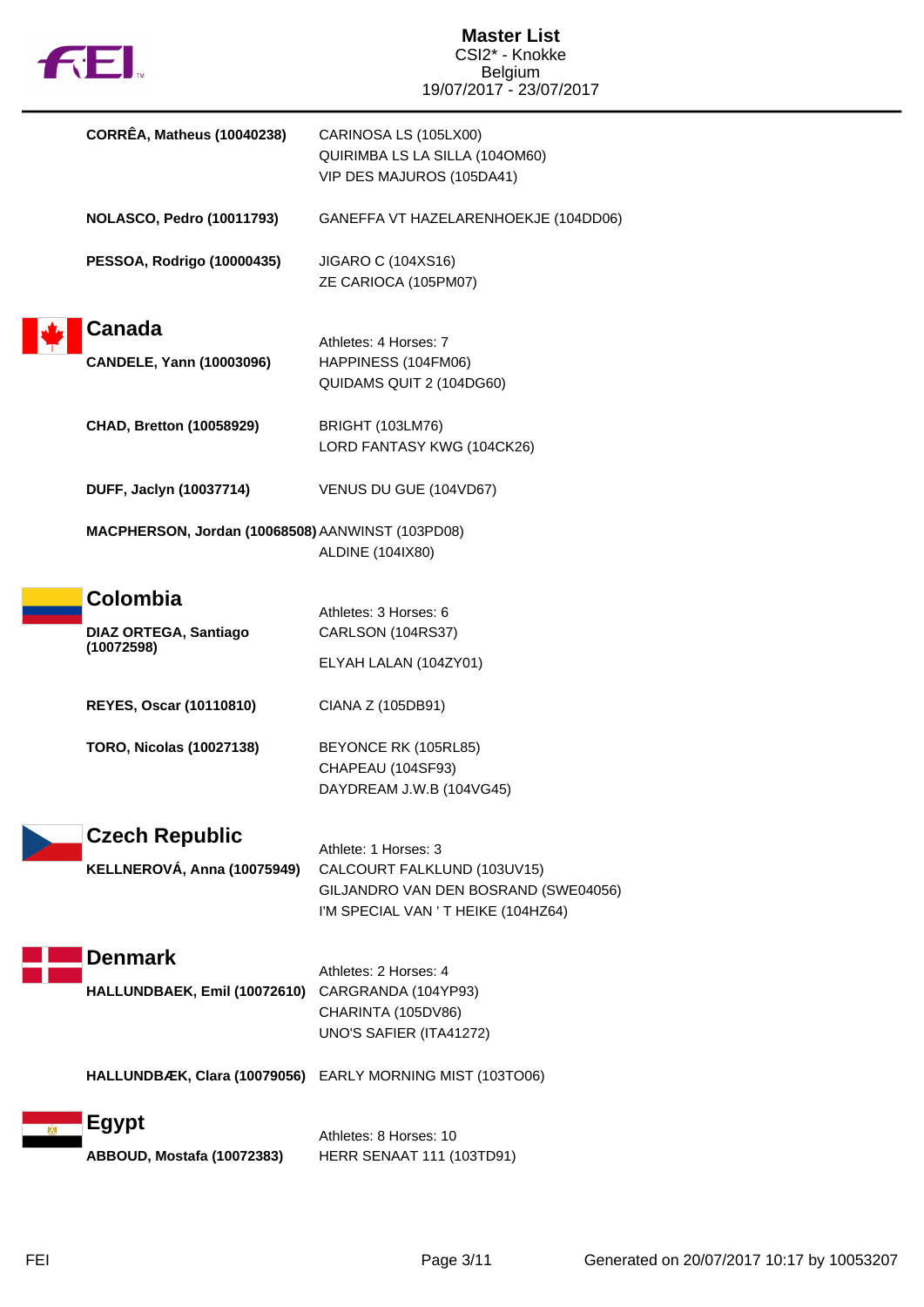

|     | EL NAGGAR, Ahmed (10012293) VRAI DIAMS PALATIE (104PL27)           |                                                                                                                              |
|-----|--------------------------------------------------------------------|------------------------------------------------------------------------------------------------------------------------------|
|     | <b>EL NAGGAR, Aly (10101898)</b>                                   | FEELING LUCKEY (105SC52)                                                                                                     |
|     |                                                                    | EL NAGGAR, Mohamed (10092382)JACKOBOND P VD ZWARTBLESHOEVE (104RA94)                                                         |
|     | MAHGARY, Wael (10090236)                                           | CROCKET W (105MM13)                                                                                                          |
|     | <b>NASSAR, Nayel (10017143)</b>                                    | DEE JEE (105RY06)                                                                                                            |
|     | SAÏD, Abdel (10047111)                                             | JUMPY VAN DE HERMITAGE (104VX28)<br>SOPHIA N89Z (104HI41)                                                                    |
|     | <b>SHAKER, Ismail (10101572)</b>                                   | COPY CAT (104AN59)<br>HOBBES DE VIENNE (105CJ39)                                                                             |
| FEI | <b>FEI Flag</b><br>AL QAOUD, Aysha (10034880)                      | Athlete: 1 Horse: 1<br>ERONETTA (105HQ27)                                                                                    |
|     | <b>France</b><br>ANCIAUME, Timothee (10002943) ALMERIA Z (104EX23) | Athletes: 13 Horses: 25<br>ULSTER DE NANTUEL (104MC97)                                                                       |
|     | <b>BARTIN, Vincent (10043985)</b>                                  | CARAMBA DU RUISSEAU Z (103XT99)<br>JACKSON D'OUZO (105EJ73)<br>VINTAGE SOLOGNE (104HP58)                                     |
|     | DALLAMANO, Julia (10009597)                                        | UMEA DE PLEVILLE (104EV19)                                                                                                   |
|     |                                                                    | FERME, Charles Henri (10013314) VANGOTH DES BESNARDS (105AA96)<br>VASNUPIED DE JONKIERE (104WK12)<br>VOLONTE D EVE (103FF11) |
|     | FOUTRIER, Guillaume (10012188) FAIRNESS HERO Z (105FT56)           |                                                                                                                              |
|     | LAPERTOT, Walter (10003066)                                        | AMELIE 62 (102US40)                                                                                                          |
|     | LEONI, Philippe (10002543)                                         | SCHWYZ DE LA CENSE (103MT75)<br>SHANA DE KERGLENN (103XV61)<br>VELLEDA DE TALMA (104XT23)                                    |
|     | LESCAILLET, Paul (10083080)                                        | VIACINTE DE MONTSEC (105CF20)                                                                                                |
|     | MASSIN, Augustin (10093836)                                        | CONTINO ST GHYVAN Z (1040007)<br>TRISKELL AR PARK (103VR63)                                                                  |

ULPIEN DE B'NEVILLE (104KU01)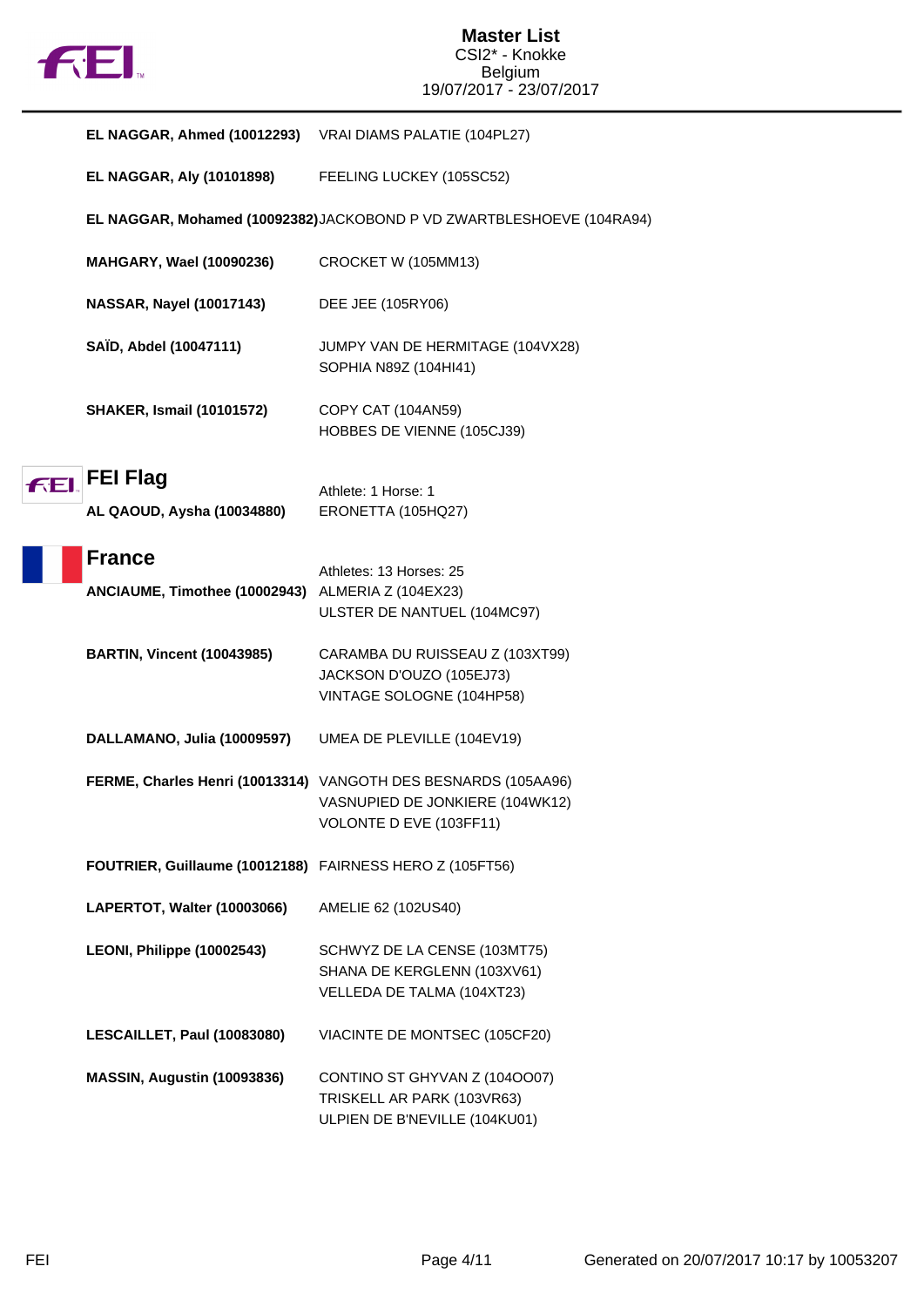

| MILLE, Emmanuelle (10001213)             | CONTADOR (104YT95)<br>DIOR I Z (103TG82)                                      |
|------------------------------------------|-------------------------------------------------------------------------------|
| PENNARUN, Brendan (10026261)             | ITS LOTTO 111 (103YQ46)                                                       |
| <b>SCHUMACHER, Titouan</b><br>(10055979) | UKULELE BRIMBELLES (104MF37)                                                  |
| SUEUR, Alexandre (10000647)              | ADELASIA (104RK22)<br>CAYENNE VAN DE MOERHOEVE (104CH07)<br>COUTRAS (104NT32) |
| Germany                                  | Athletes: 2 Horses: 4                                                         |
| <b>DEUSSER, Daniel (10008871)</b>        | DE FLIPPER (104CL34)<br>KILLER QUEEN VDM (105HC59)                            |
| OFFEL, Katharina (10001898)              | AMARIT D'AMOUR (104SP94)<br>CASPER J&J Z (104RO06)                            |
| Great Britain                            | Athletes: 29 Horses: 43                                                       |
| <b>ALLEN, Millie (10068207)</b>          | CHEERS TWIN (104HR36)                                                         |
| <b>ASTON, Chloe (10038086)</b>           | FIGARO (102UJ90)                                                              |
| <b>CHARLES, Harry (10097879)</b>         | VALKIRY DE ZANCE (104XR79)<br>VIVALDI DU DOM (103ME29)                        |
| CHARLES, Scarlett (10104032)             | SACREE DU ROUET (104DS22)                                                     |
| <b>CHARLES, Sienna (10119713)</b>        | CHAITANYA 2 (104SN84)                                                         |
| CLEE, Joe (10016433)                     | CALVATON Z (104ND55)                                                          |
| DAVENPORT, James (10001681)              | ONE ENDEAVOUR (104QM17)                                                       |
| DAVIES, Jane (10008042)                  | EGALINI (104RB33)                                                             |
| DAWES, Martin (10016813)                 | CREAM SHERIDAN (103PL08)                                                      |
| GILLESPIE, Graham (10035405)             | CELINE (104FM43)                                                              |
| <b>GORNALL, Jamie (10134892)</b>         | CLARENCE X (105Cl10)                                                          |
| JACKSON, Deborah (10025248)              | CLUB DE COEUR (103SY66)                                                       |
| MAHER, Ben (10000837)                    | <b>EREINA (104SC54)</b><br>TISELE DU PARK (104IF59)                           |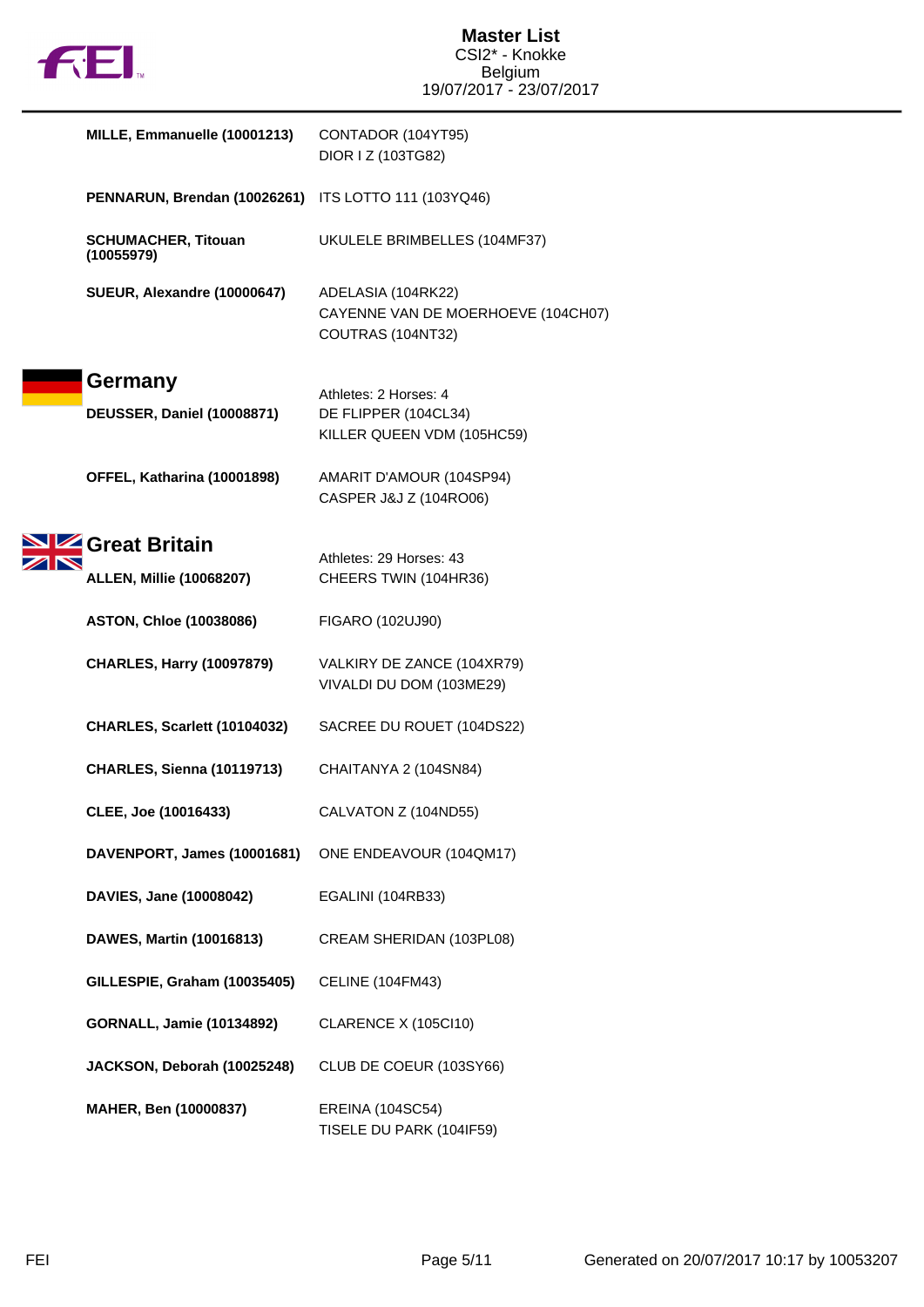

| <b>MASON, Emily (10074238)</b>                                 | EXPLOSION W (105HH44)<br>JACKASS 111 (104QG02)<br>JULE VAN DEN TINNENPOT (104OT25)     |
|----------------------------------------------------------------|----------------------------------------------------------------------------------------|
| MENDOZA, Jessica (10047109)                                    | SAM DE BACON (103SL17)<br>WAN ARCHITECT (102MA12)                                      |
| <b>MOFFITT, Emily (10103688)</b>                               | HARRIRI (104VT92)<br>HILFIGER VAN DE OLMENHOEVE (104CG92)<br>TIPSY DU TERRAL (103VU91) |
| <b>MURPHY, Robert (10097697)</b>                               | CHABLIS (104GY81)<br>DEL FUEGO (103CS49)                                               |
| <b>NEADS, Cressy (10041309)</b>                                | CHINTA VAN GELUUT Z (105BM32)                                                          |
| <b>NEADS, Stuart (10007596)</b>                                | CHASKA II (104QP76)                                                                    |
| <b>NORRIS, Flo (10134095)</b>                                  | SONGE DE TOSCANE (103VE37)                                                             |
| PLATT, Charlotte (10009584)                                    | RUMBOLDS STARLIGHT (105DK48)                                                           |
| <b>SIMPSON, Theo (10098809)</b>                                | TOUCH OF CHILLI (103VR69)                                                              |
| <b>STOKER, Emma (10032050)</b>                                 | SHELBY 12 (104HJ94)                                                                    |
| <b>WARD, Emily (10077490)</b>                                  | DOOBALLY (103NC68)<br>LEXIE III (104UG38)<br><b>WILD ROSE (102UW50)</b>                |
| WATTS, Kayleigh (10033410)                                     | COLTON PLAYTIME (105BD14)                                                              |
| <b>WHITAKER, Jack (10106732)</b>                               | STAKKATO DE FEE (103FO15)<br>STREET HASSLE (103TI76)                                   |
| <b>WHITAKER, John (10001784)</b>                               | CONTENDRO STAR (104IU62)                                                               |
| WHITAKER, Louise (10002041)                                    | CLEOPATRA (103LY60)<br><b>CUATA (103WG32)</b><br>UDGET DU ROZEL (103VN28)              |
| WHITAKER, William (10017385)                                   | FURMINT (104HC65)<br>JUSTIN VAN DE ZANDHOEVE (104MY74)                                 |
| Greece                                                         | Athletes: 4 Horses: 6                                                                  |
| KATSOS, Nikolaos (10104040)                                    | CHAMPIONESS 10 (103KN43)                                                               |
| KATSOU, Maria-Erietta (10098768) ISAAC II D'EYGENDOM (104VQ87) | QUENNDAL DE LOJOU H D C (102XK80)                                                      |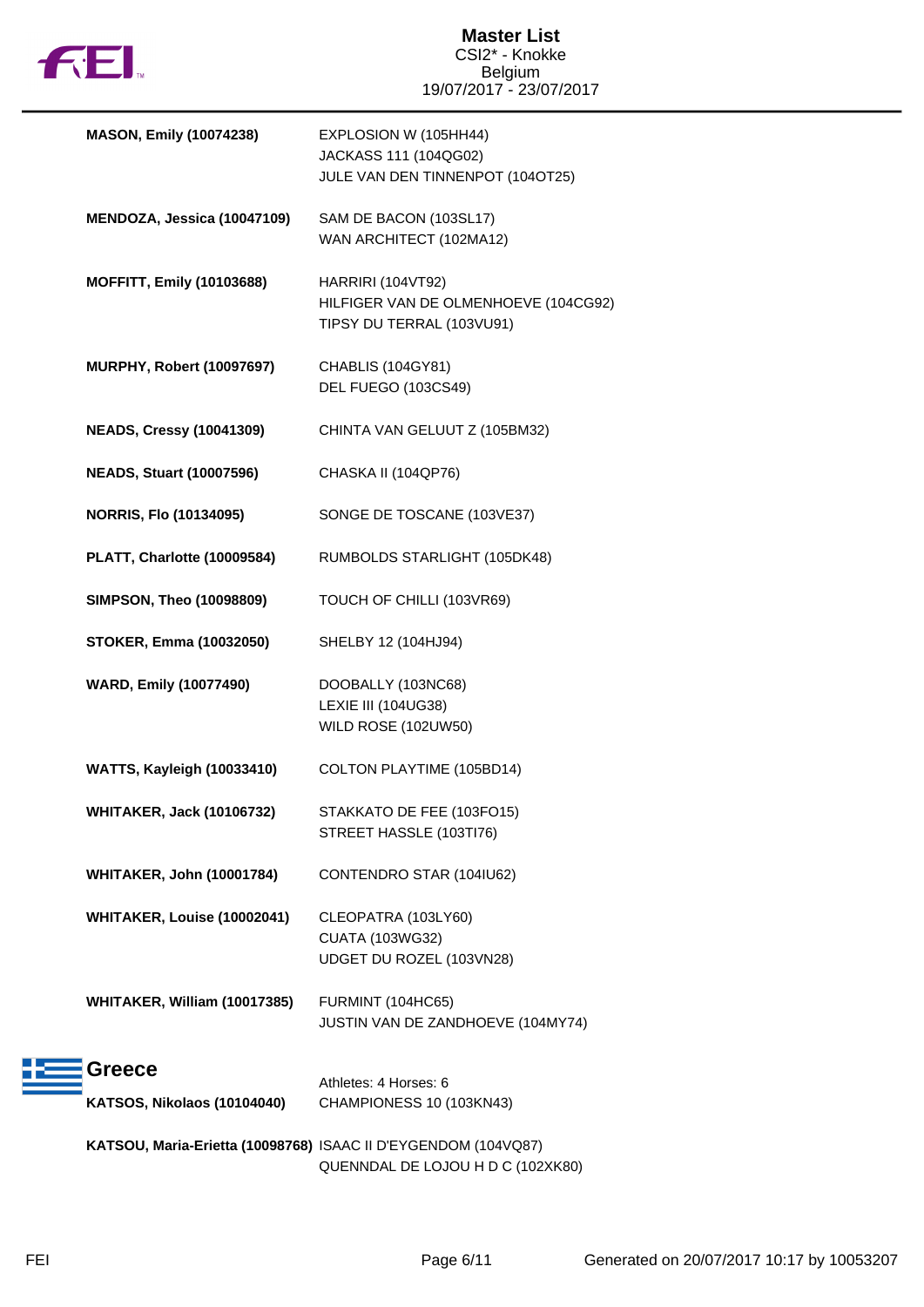

**MYTILINEOU, Hannah (10001538)** LAVERIN DE SAAR (104DE18)

| <b>MYTILINEOU, Ioli (10065074)</b> | CON AMORE 6 (103DP09)       |
|------------------------------------|-----------------------------|
|                                    | <b>MON AME II (103LN74)</b> |

|                         | <b>Ireland</b>                              | Athletes: 9 Horses: 15                                                                                           |
|-------------------------|---------------------------------------------|------------------------------------------------------------------------------------------------------------------|
|                         | <b>BREEN, Shane (10007458)</b>              | CSF VENDI CRUZ (103VY13)                                                                                         |
|                         | <b>BYRNE, Aisling (10044837)</b>            | CELESTE SPB Z (104ET07)<br>PERFECT ROUGE (102QC35)                                                               |
|                         | <b>DUFFY, Michael G (10075553)</b>          | CHAPPO CHEY (104QR32)<br>QUANTIFY (105KP65)                                                                      |
|                         | <b>HICKEY, Patrick (10110105)</b>           | MARTINI VAN OVERIS Z (1040W87)<br>QUANDURINA (104PF17)                                                           |
|                         | <b>KENNEDY, Paul (10078119)</b>             | DATERO H (104AE91)                                                                                               |
|                         | <b>LYNCH, Denis (10001106)</b>              | RMF CORVICH (105IS67)<br>RMF SWINNY DU PARC (103QQ38)                                                            |
|                         | <b>MOORE, Stephen (10040549)</b>            | CREAM CARAMEL (104FU10)                                                                                          |
|                         | <b>O'REILLY HYLAND, Max</b><br>(10072384)   | AHMED DU CALVAIRE (103GO85)<br>DORADO (102YJ38)                                                                  |
|                         | <b>RYAN, Thomas (10017365)</b>              | AARHOF'S CALIANO (105GS67)<br>BOMBAY 33 (104KV36)                                                                |
| $\overline{\mathbf{x}}$ | <b>Israel</b>                               | Athletes: 2 Horses: 2                                                                                            |
|                         | <b>ARTOUL, Elias (10112718)</b>             | ESPRI (103SM58)                                                                                                  |
|                         | ZEEVI, Kai (10036372)                       | INDRA'S TWINKELING (104MR82)                                                                                     |
|                         | <b>Italy</b><br>ALFONSO, Antonio (10008214) | Athletes: 8 Horses: 13<br>DARDINO (105CE80)<br>DREAM VAN GENERHESE (104QA87)<br>INACHOS V.D. PAPENDIJK (105DJ20) |
|                         | <b>BERNINI, Martina (10062535)</b>          | CASSIOPEA (104HN04)<br>CORENSO (102VB16)<br>DREAMER (104BJ95)                                                    |
|                         | <b>BIANCHI, Matilde Giorgia</b>             | UNA BELLA HS (NED41948)                                                                                          |

**(10033971)**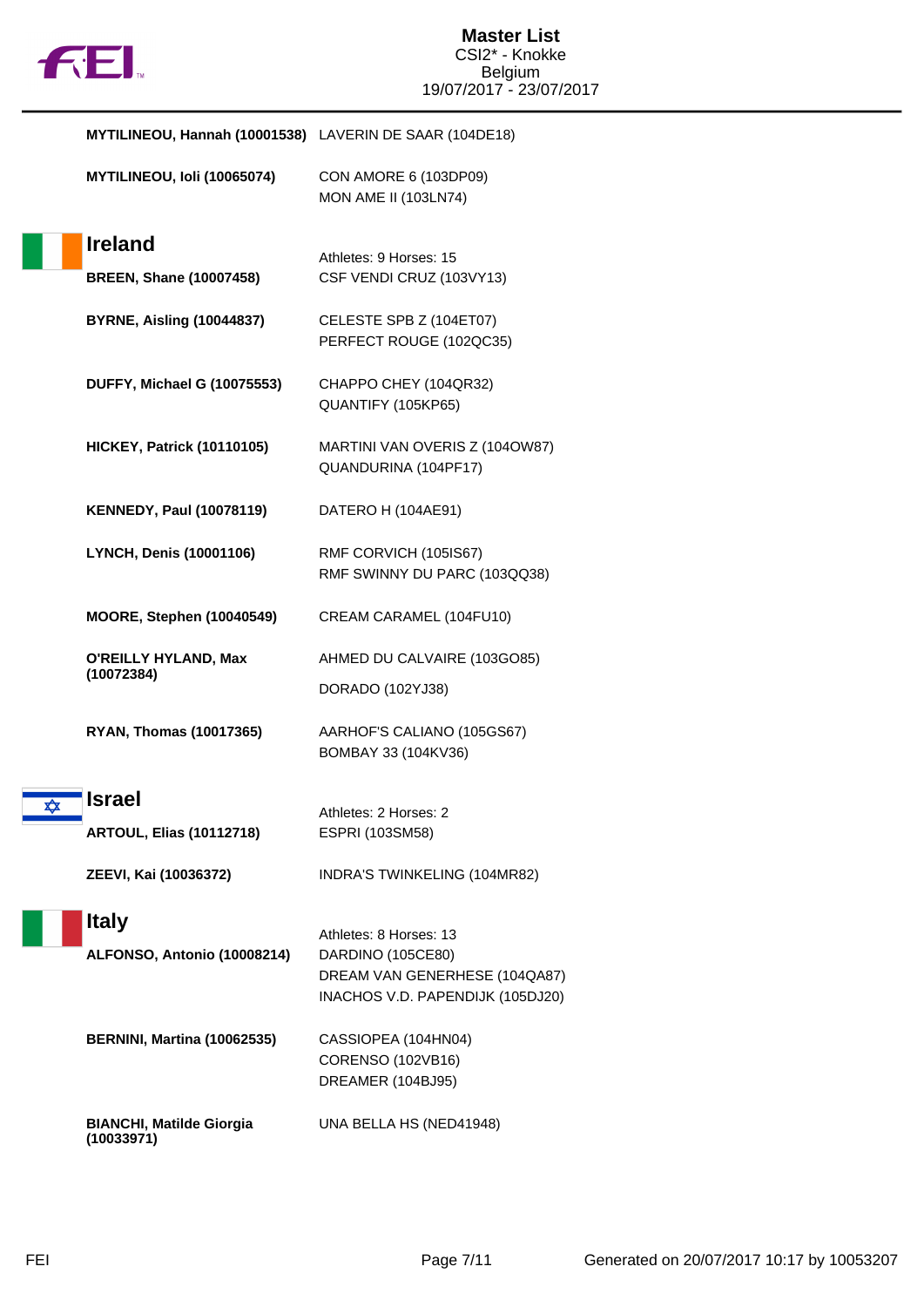|  | U |
|--|---|
|  |   |

| <b>BRUNI, Camilla (10061877)</b>                  | HARRY Z (105NB35)                                                              |
|---------------------------------------------------|--------------------------------------------------------------------------------|
| <b>CALABRO, Andrea (10087989)</b>                 | BEL AIR Z (105RZ76)<br>GICERO VAN HET LEMMENSHOF (104VZ84)                     |
| <b>MARAZZI, Angelica Fiore</b><br>(10092779)      | HERA VAN TEXELHOF (103TJ06)                                                    |
| <b>MERISIO, Marco Antonio</b><br>(10014966)       | J-FIGYELEM (105IB14)                                                           |
| PEDERZANI, Valentina Giorgia<br>(10119125)        | FLYING CAVALINA (103NP69)                                                      |
| Japan                                             | Athlete: 1 Horse: 1                                                            |
| <b>HIRAO, Satoshi (10041939)</b>                  | ILEANA (104WU91)                                                               |
| <b>Jordan</b>                                     | Athletes: 3 Horses: 3                                                          |
| AL ABOURA, Saeed (10034741)                       | COMING NEXT (105LE67)                                                          |
| HANI BISHARAT, Ibrahim<br>(10001629)              | LADY PILOX (104SP47)                                                           |
| KAMAL RAJI BSHARAT, Hani<br>(10001537)            | BROWN SUGAR (104DK66)                                                          |
| <b>Monaco</b><br><b>SUTERA, Ilaria (10047108)</b> | Athlete: 1 Horses: 2<br>QUAKER DE HUS (103XM88)<br>TABRIZ DE LABARDE (104DU00) |
| <b>Netherlands</b>                                | Athletes: 12 Horses: 21                                                        |
| <b>BLES, Bart (10010956)</b>                      | DOMINO VAN LANGE WEEREN (104UL43)<br>EVABELLIE W (105JJ11)                     |
| DE VISSER, Pieter Jan (10102636) ARIE Z (105KR84) | FORADAY Z (105KR85)                                                            |
| <b>EMMEN, Kim (10071863)</b>                      | CIBALIA (104KD41)<br><b>ECLIPS (104NB58)</b>                                   |
| HOEKSTRA, Hessel (10118298)                       | DIJKGRAAF (104VA66)<br>QSTAR (103YY65)                                         |
| LEMMEN, Patrick (10024693)                        | BLACK JACK (104YW94)<br>CHELLO VHVOORBOS Z (103WJ80)                           |
| ROMP, Ruben (10018941)                            | <b>EVITA (104NB71)</b><br>HAPPY (103WV05)                                      |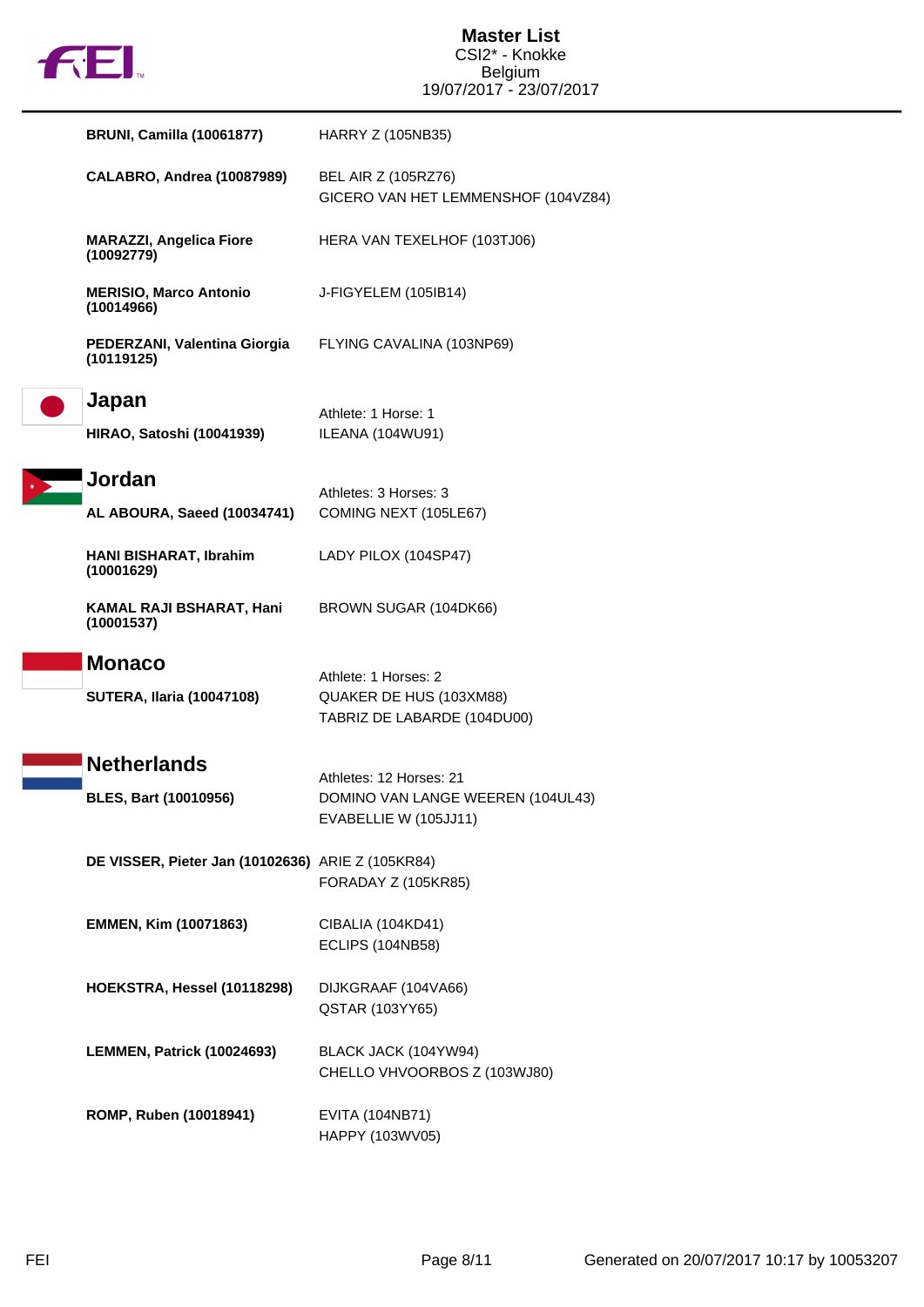

|              | <b>SCHAPER, Danny (10034195)</b>                     | GUIDAM'S WILLOW THE SECOND (105IF57)                 |
|--------------|------------------------------------------------------|------------------------------------------------------|
|              | VAN DEN BRINK, Stefanie<br>(10056872)                | BARONESCHA (104KC32)                                 |
|              |                                                      | CHACCOFINA (104VH76)                                 |
|              |                                                      | SALT'N PEPPA (105AT75)                               |
|              | VAN GRUNSVEN, Demi (10048553) TINKA'S HOPE (103GZ83) |                                                      |
|              | VAN GRUNSVEN, Jens (10047663) CIKA (104DE05)         |                                                      |
|              |                                                      | DOMA SUE (103EW45)                                   |
|              | VAN GRUNSVEN, Rob (10024258) WHIZZ BB (103DC61)      |                                                      |
|              | <b>WIEFFERINK, Britt (10108870)</b>                  | ALPHA VDL (103HS50)                                  |
|              | <b>New Zealand</b>                                   |                                                      |
|              |                                                      | Athlete: 1 Horses: 2                                 |
|              | <b>WILSON, Grant (10001494)</b>                      | TRIX TRAX (104FB09)<br>UN DIAMANT DU NEVEZ (103UN84) |
|              |                                                      |                                                      |
|              | <b>Norway</b>                                        | Athletes: 2 Horses: 2                                |
|              | STOREMARK, Camilla (10040667) CON AIR Z (104FJ41)    |                                                      |
|              | <b>TONNA, Cathrine (10044821)</b>                    | MISS CHILI (104UH39)                                 |
|              | Portugal                                             |                                                      |
|              | LADEIRA, Bernardo (10075037)                         | Athlete: 1 Horses: 2<br>SADESSO (104CU26)            |
|              |                                                      | UN KRUG EFELE (105IR99)                              |
|              |                                                      |                                                      |
|              | Romania                                              | Athlete: 1 Horses: 2                                 |
|              | APOSTOLESCU, Alexia (10142934) LUDVIG 2 (105IG33)    |                                                      |
|              |                                                      | QUIRIANA (103VT03)                                   |
|              | <b>Russian Federation</b>                            | Athletes: 2 Horses: 2                                |
|              | <b>BIBIKOVA, Maria (10059010)</b>                    | ZIEZOO (103DH20)                                     |
|              |                                                      |                                                      |
|              | PRIGOZHINA, Polina (10033355)                        | <b>BRUNETTI 2 (103JF66)</b>                          |
| $\mathbb{G}$ | <b>Singapore</b>                                     |                                                      |
|              | <b>CHEW, Catherine Yen-Tung</b>                      | Athlete: 1 Horse: 1<br>COQUIRA (103DC12)             |
|              | (10017094)                                           |                                                      |
|              | <b>South Africa</b>                                  | Athlete: 1 Horses: 2                                 |
|              | LUYCKX, Charles (10024158)                           | CICERO II (GBR41898)                                 |
|              |                                                      | LIGHTNING 67 (GER41946)                              |
|              |                                                      |                                                      |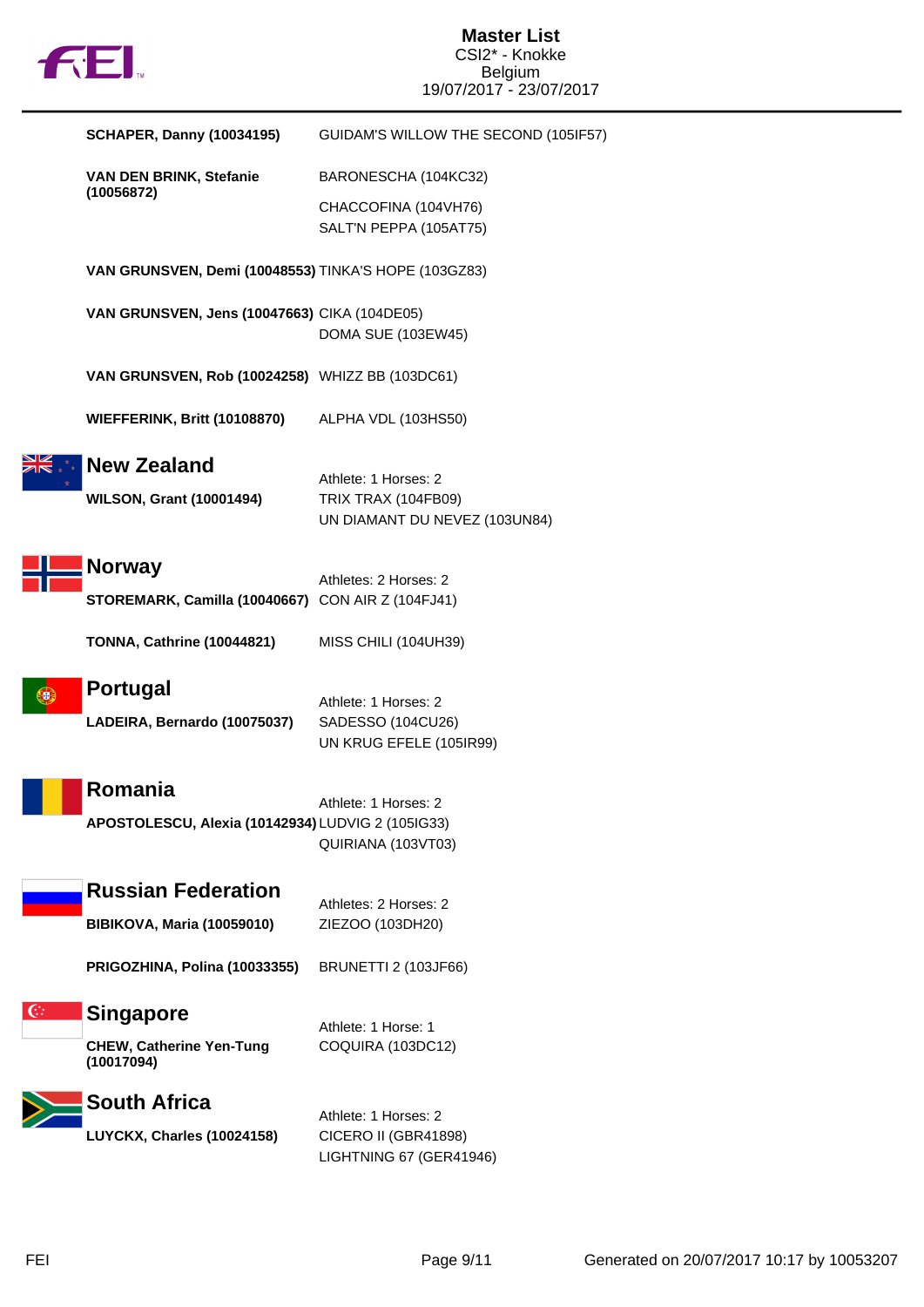

|  | <b>Spain</b>                                        | Athletes: 7 Horses: 13                                         |
|--|-----------------------------------------------------|----------------------------------------------------------------|
|  | <b>ARESU GARCIA OBREGON,</b><br>Carolina (10016967) | JOIE DE VIVRE TER EYCKEN (104XU78)                             |
|  |                                                     | TRESOR PIRONNIERE (104CU51)<br>UNTREPIDE DE PUYCHETY (105IO83) |
|  | ARIAS, Julio (10006511)                             | NINKIE DE VY Z (104CL77)                                       |
|  | <b>BIDON DAURELLA, Borja</b><br>(10088618)          | QUICK DE GLANVILLE (103TR92)                                   |
|  | <b>BIDON DAURELLA, Nicolas</b><br>(10031092)        | POSITANO (104QM04)                                             |
|  | <b>FERNANDEZ SARO, Manuel</b><br>(10002108)         | DEVOTION (105EC52)                                             |
|  |                                                     | ROYALTY DES ISLES (103HR73)<br>UNESTAR DE CERISY (104ZU96)     |
|  | <b>MARSÁ-LAFARGE, Diana</b><br>(10037953)           | ANDI D EMIRALIA (104NU82)                                      |
|  |                                                     | DONITA (104KR28)                                               |
|  | VALLES ROSEL, Joel (10059697) EDWING (105AC12)      | SENECA DE PANOLY (103SR51)                                     |
|  | <b>Sweden</b>                                       | Athletes: 4 Horses: 6                                          |
|  | <b>ANDERSSON, Petronella</b>                        | ECLATANT (105BI76)                                             |
|  | (10029959)                                          | <b>MOUSE (NED41289)</b>                                        |
|  | BERNDTSSON, Pontus (10117916) CALUNA Z (104YS54)    |                                                                |
|  | <b>EKBERG, Jonna (10019397)</b>                     | GANGSTER DE LONGCHAMPS (103TC54)<br>STELLA LEVISTA (104QW17)   |
|  | VON ESSEN, Angelie (10000724)                       | RADIOACTIVE II (104FL30)                                       |
|  | <b>Switzerland</b>                                  | Athletes: 3 Horses: 3                                          |
|  | ANTONINI, Andrea (10095438)                         | S.M. OSCA CH (104QG45)                                         |
|  | <b>KURMANN, Joel (10095747)</b>                     | TARZAN DE THURIN (103ZT81)                                     |
|  | <b>VALENTINI-HALLER, Yann</b><br>(10091701)         | THUNDER VAN 'T GOOR Z (104YB91)                                |
|  | <b>Turkey</b>                                       | Athlete: 1 Horses: 2                                           |
|  | SIYAHI, Efe (10046881)                              | BEAU DU ROUET (103CD77)                                        |
|  |                                                     | ELINE MARIA M (105DI87)                                        |
|  |                                                     |                                                                |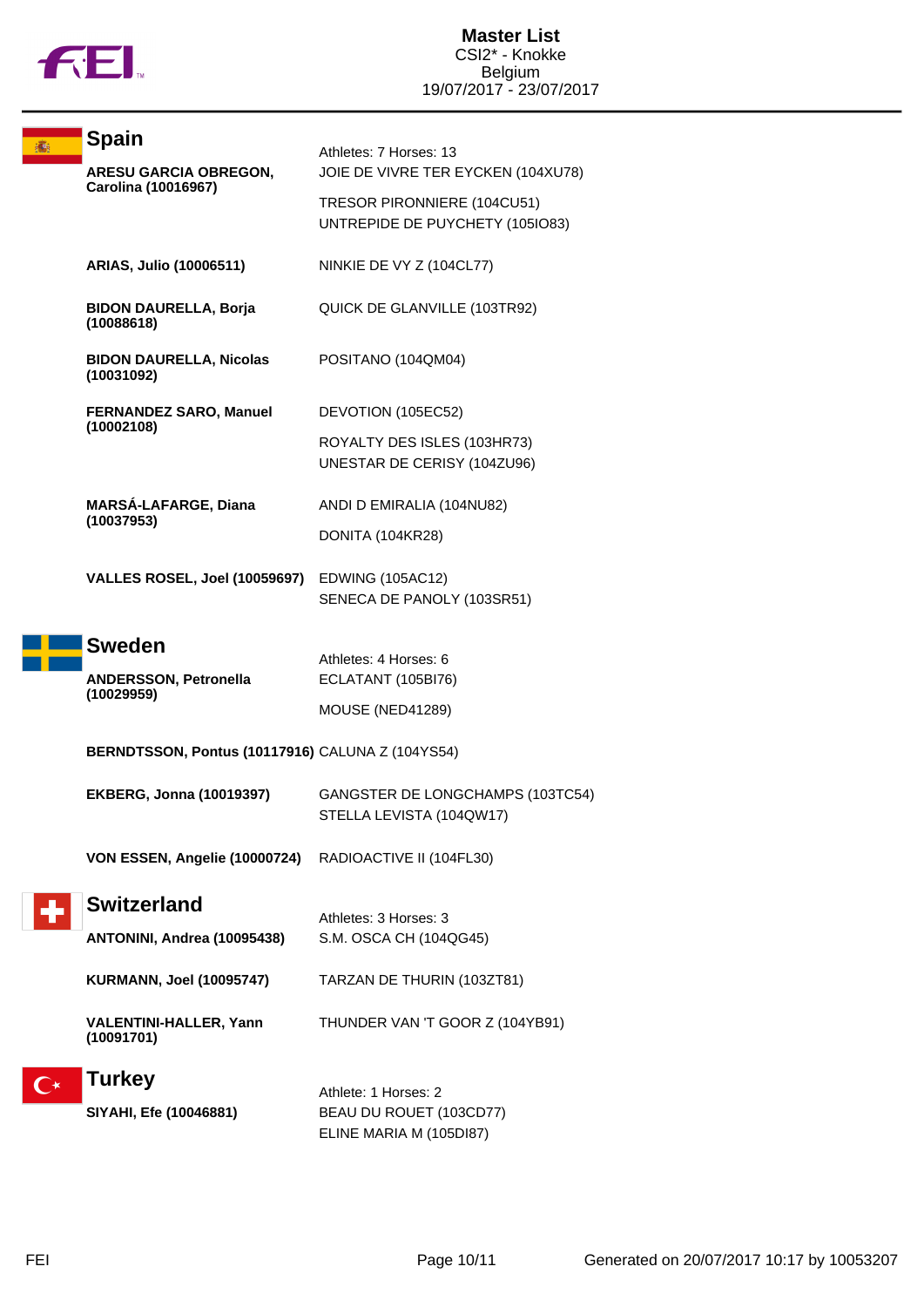

| <b>United States of</b>                         | Athletes: 16 Horses: 26                                                  |
|-------------------------------------------------|--------------------------------------------------------------------------|
| America<br>DOFORT, Brieanne (10144119)          | EAGLE EYE VDP (105JA42)                                                  |
| GATES, Jennifer (10102638)                      | ALEX (102XY70)<br>ENASCO FORTUNA (105IY78)                               |
| GIERKINK, Addison (10099350)                    | S L SLINGBACK (103BV47)<br>WISCONSIN 111 (BEL40785)                      |
| GIERKINK, Kendra (10150482)                     | FREESTYLER (103NR01)<br>ROMIE (103MU45)                                  |
| <b>GRACIDA, Sophie (10097786)</b>               | DIDANTE (104TY67)                                                        |
| HAPPY, Sayre (10012402)                         | FLIP (103RJ90)                                                           |
| HUGHES, Michael (10059471)                      | CAMBIO (103IT50)<br>ICARUS (103VU39)                                     |
| KASOWITZ, Samantha (10109301) CHARLIE (102TY70) | TIXIE DES HAYETTES (104GF34)                                             |
| <b>KESSLER, Reed (10045920)</b>                 | CHARITY 33 (104EK16)<br>SORAYA DE L'OBSTINATION (BEL42561)               |
|                                                 | LANGMEIER, Mckayla (10094185) ILIANO VAN D'ABELENDREEF (104MZ55)         |
| OKEN, Alise (10060666)                          | BELMONT (102MJ51)<br>ELINA (104VK16)<br>HITCHCOCK VD BROEKKANT (103NS58) |
| RIZVI, Yasmin (10103758)                        | CHAPLIN W (104VQ35)<br>FANTASY (103MB46)<br>LUMIERE (103MV86)            |
| <b>SHORT, Emily (10091433)</b>                  | BEAUMONT W/V (104FC70)                                                   |
| <b>STURGES, Lauren (10034788)</b>               | IRMKO-S (105JI09)                                                        |
| <b>TOWELL, Jack (10041302)</b>                  | TURNER ST GHYVAN Z (105KW99)                                             |
| <b>VLOCK, Teddy (10121221)</b>                  | CHARLY BROWN (103DV62)                                                   |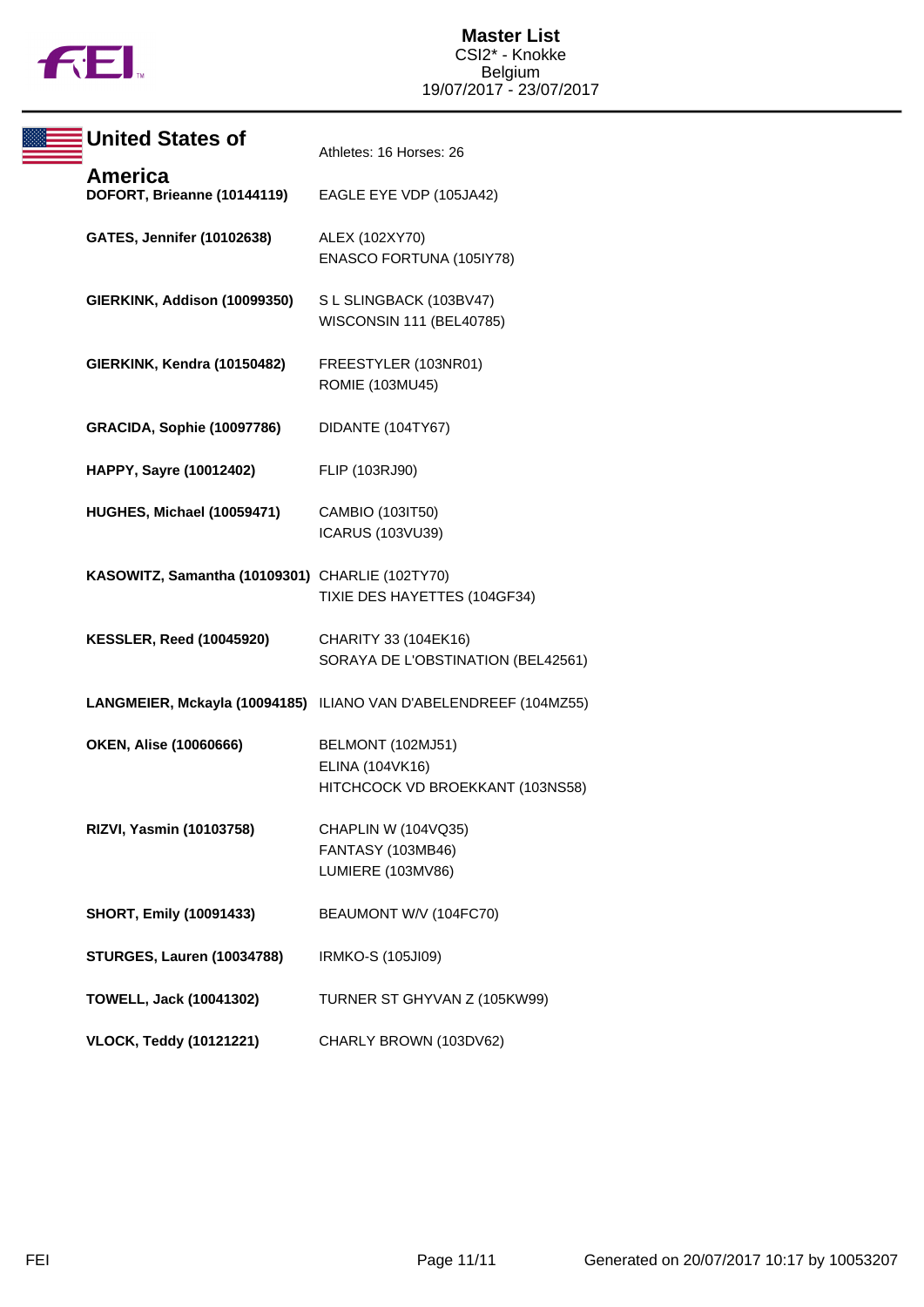

**Bahrain**

Athlete: 1 Horses: 3

**AL KHALIFA, Sh. Hasan Bin Rashid (10062757)** HBR LORD EMPIRE (102PN39) HBR RADIO SAINT CLAIR (103UP37) STACAL (102TR99) **Belgium** Athletes: 33 Horses: 45 **BECK, Amélie (10155590)** CACTUS Z (105LY02) **CACCIATORE, Marco (10117605)** INDEPENDANT DE LA VELLE CH (103MD48) **CALEBOUT, Amie (10102421)** FAICO DECEUNINCK (103II42) **CLAEYS, Jan (10078520)** BLACKMAIL JB (103TT77) **CRACCO, Marie Julie Pascalle (10120822)** EKITA (102WL07) JUST BEAU VAN DE KOUTERHOEVE (105CD51) **D'ANDRIMONT, Stephanie (10005507)** D DAY DE LISON Z (103AZ13) **DE AZEVEDO, Luiz Felipe Neto (10148570)** CASSINITAS (105MV56) COOKIE VD SPITSHOEVE Z (105LP54) **DE DYCKER, Aurelie (10042971)** INDIGO VAN'T HOF TER RUYTE (104OG99) **DE LAET, Shari (10151520)** HYPNOSE VD BOSRAND (105PB13) **DE THIBAULT, Alexia (10078361)** JINEVA E (104QE67) OLGA DES TILLEUILS (102UW42) **DELREE, Maite (10074226)** EIS LUSETTE Z (104IU14) ULTRA TOP DES VERGERS (102VR85) **DEMOLIE, Camille (10095428)** DIMCANTO DELLA LOGGIA (105HD27) KALINKA VAN 'T HEIKE (105LQ93) **DEVOS, Lieven (10006828)** CASSURO (105RQ63) **GHESQUIERE, Rosalie (10155077)** ROSETTE (104QI24) **HERPOEL, Juliette (10154911)** CARRERA KDW Z (105SV11) UDINE DU RY (104LR15) **HEYRMAN, Chloe (10117353)** KASIOPEJA (103WR52) KYARA VAN'T BREEZERHOF (105BZ74)

Countries: 31 Athletes: 142 Horses: 199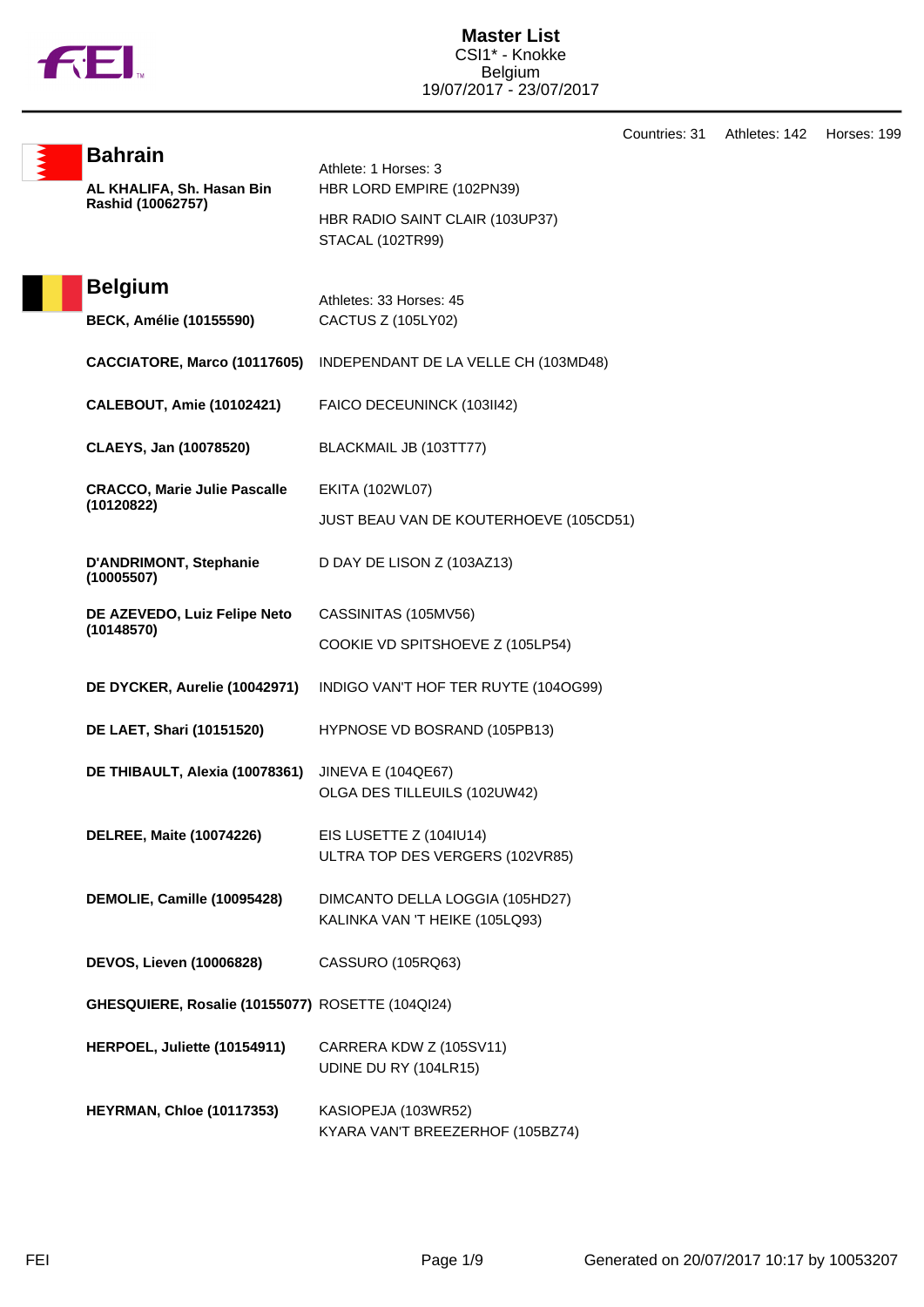

|  | <b>HOLEMANS, Stien (10116248)</b>                                | DONNA KARAN (104JB91)                                               |
|--|------------------------------------------------------------------|---------------------------------------------------------------------|
|  | LIEVENS, Michèle (10155507)                                      | FILOU D'AUBRY (105ST95)                                             |
|  | <b>MOENS, Pauline (10118807)</b>                                 | PALASCO CH (102WW36)                                                |
|  | NOTERMAN, Dimitry (10031451)                                     | BE CUTE VAN DE WOLFSAKKER Z (105CZ81)                               |
|  | PEETERS, Leonie (10046674)                                       | TINKOUCHA HERO Z (105JI76)<br><b>UNTOUCH Z (1050050)</b>            |
|  | QUAGHEBEUR, Giovanni<br>(10091876)                               | KINGSTON VAN DE ZWARTE STOK (105ST78)                               |
|  | <b>RENERS, Febe (10149514)</b>                                   | CARLTON VD BERGHOEVE (105RM38)                                      |
|  | ROCHER, Melissa (10120577)                                       | ILUNA KDW Z (104VS01)                                               |
|  | SCHOONBROODT- DE AZEVEDO, GRANADA (105CD22)<br>Celine (10000938) |                                                                     |
|  | STAPPAERTS, Danny (10046224) CASCA BELLE 3 Z (104FX27)           | STASH 3 Z (104YO33)                                                 |
|  | TAVEIRNE, Nadege (10102423)                                      | GONZALES VAN SAPPENLEEN (104NA53)<br>HONNEUR DS (104AC35)           |
|  | TAVEIRNE, Nikita (10002394)                                      | JASSIMO VD MANGELAAR (105SP47)                                      |
|  | <b>VAN DER STRATEN, Laurent</b><br>(10047697)                    | HH COLORADO (SWE40629)                                              |
|  | <b>VAN LAER, Louise (10077673)</b>                               | CANNY BLUE (104CF07)                                                |
|  | <b>VERBERCKMOES, Maartje</b><br>(10085184)                       | CRESCENDA Z (105PF07)                                               |
|  | <b>VERSCHUERE, Stephan</b><br>(10118908)                         | AMBROSIA KDW Z (105SR73)                                            |
|  |                                                                  | KYRA VAN KOEKENHUYZE (105CZ71)                                      |
|  | <b>WILS, Mieke (10076462)</b>                                    | CIAO BELLE 3 Z (104RE26)<br>L'AVONTURE VD OUDE MOLENHOEVE (105RJ81) |
|  | <b>Brazil</b>                                                    |                                                                     |
|  | DE AZEVEDO FILHO, Luiz Felipe<br>(10025820)                      | Athlete: 1 Horse: 1<br>ELLE EST BELLE VAN T & L (105FJ39)           |
|  | <b>Brunei Darussalam</b>                                         | Athlete: 1 Horse: 1                                                 |
|  | PG. MOHD., Nasir (10042032)                                      | HUNTERS CANATANO Z (103BB34)                                        |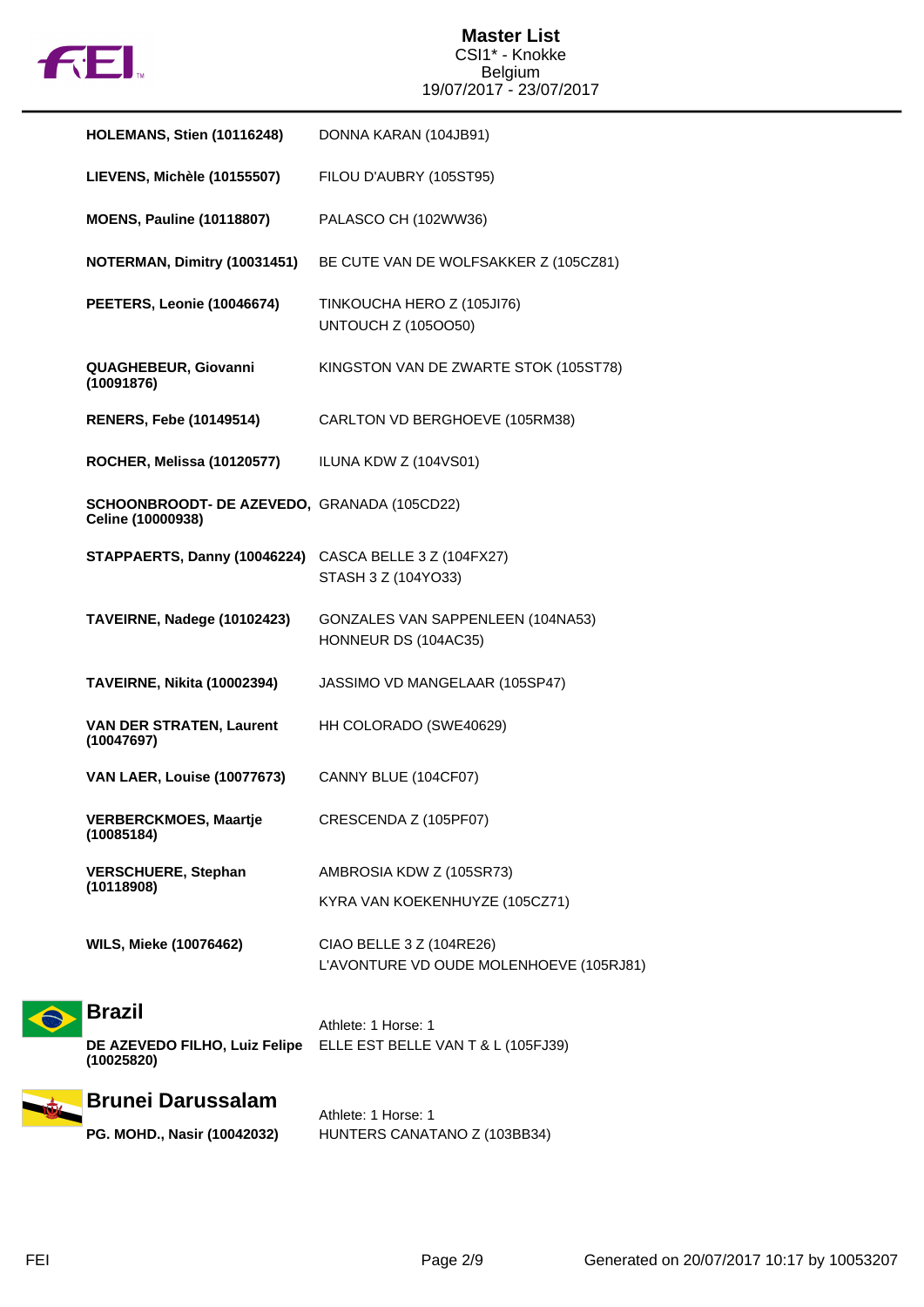

|     | Canada                                       | Athletes: 3 Horses: 5                                |
|-----|----------------------------------------------|------------------------------------------------------|
|     | <b>BARTOLINI-SAMUEL, Diana</b><br>(10059379) | CENTO LIBERO (102RX94)                               |
|     |                                              | CLARADDO (104FM81)                                   |
|     | CHAD, Kara (10068509)                        | STAR LA TUILIERE (104BT21)                           |
|     | <b>WALKER, Sam (10115562)</b>                | FURSA VAN DEN DAEL (104GS00)<br>JAZZ MUSIC (105DT14) |
|     | <b>Chile</b>                                 | Athlete: 1 Horse: 1                                  |
|     | <b>UAUY, Joaquin (10021842)</b>              | IPSO-V (104VG32)                                     |
|     | Colombia                                     | Athletes: 2 Horses: 2                                |
|     | <b>DIAZ ORTEGA, Santiago</b><br>(10072598)   | CORNET'S CROWN 2 (105AQ87)                           |
|     | PIZANO DIAZ, Natalia (10112364) G (105MQ60)  |                                                      |
|     | <b>Denmark</b>                               | Athlete: 1 Horse: 1                                  |
|     | HALLUNDBÆK, Clara (10079056)                 | BONAPARTE Z (103LV84)                                |
| м   | <b>Egypt</b>                                 | Athletes: 4 Horses: 5                                |
|     | ABBOUD, Mostafa (10072383)                   | DOLCE VITA 333 (104FC75)                             |
|     | <b>EL NAGGAR, Aly (10101898)</b>             | EUROPA (104WF79)                                     |
|     |                                              | HAROLD Z (103OK96)                                   |
|     | <b>NADIM, Mohamed (10103441)</b>             | COLOUR GIRL (103UL89)                                |
|     | SABA, Farida (10106509)                      | DAPPER V (104RX04)                                   |
| FEI | <b>FEI Flag</b>                              | Athletes: 2 Horses: 3                                |
|     | AL KHURAFI, Rahaf (10104517)                 | QUALIN (105DY32)                                     |
|     | <b>BIN ESSA, Lujain (10055578)</b>           | BROERE WING (102MD28)<br>ZLATAN (103DV71)            |
|     | <b>France</b>                                |                                                      |
|     |                                              | Athletes: 17 Horses: 23                              |
|     | ALAVOINE, Camille (10067347)                 | ACOCENTO S (103TJ57)                                 |
|     | <b>ANGLES, Marie Eugenie</b><br>(10058698)   | ULTRAMARINE (104KE45)                                |
|     | <b>BILLARD, Emy (10074271)</b>               | OPOX DE LA CROIX (102TS94)                           |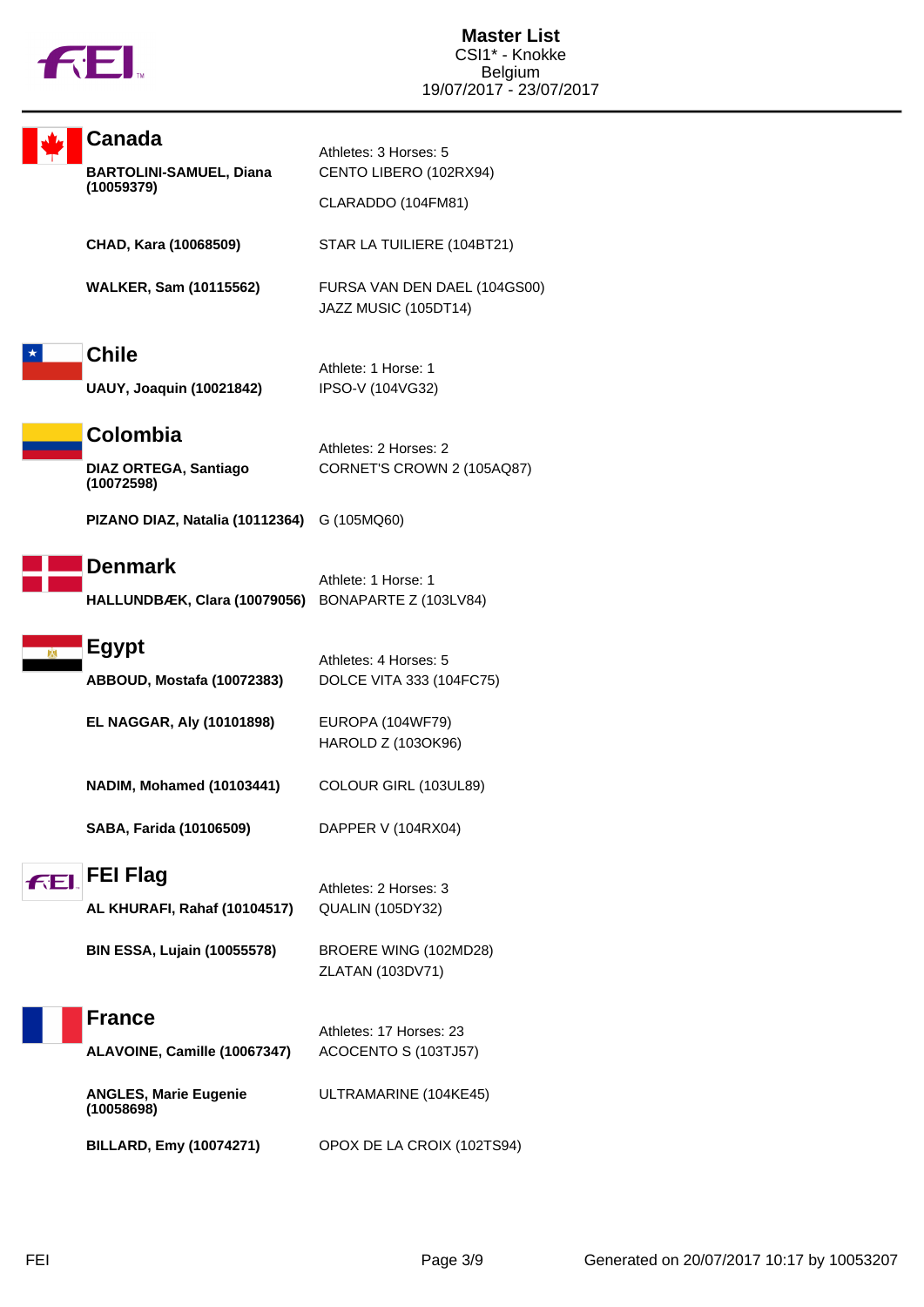

|  | DALLAMANO, Julia (10009597)                | TCHIN DE PLEVILLE (104EH65)                                     |
|--|--------------------------------------------|-----------------------------------------------------------------|
|  | DAUZIER, M Charlotte (10094399)            | GRAND CRU VAN'T SCHAAPHOF (103SM76)<br>SISKO HEUTIERE (103PL65) |
|  | <b>DOLLEANS, Anne France</b><br>(10074057) | FIRST CAROSSO (105BB05)                                         |
|  |                                            | SISYGIE DE B'NEVILLE (103XN26)                                  |
|  | GALLEN, Mathilde (10154723)                | VIZIR D'AUBIN (105EF41)                                         |
|  | LACHAUD, Hugo (10047284)                   | CYBELE DU CALVAIRE (104IG94)                                    |
|  | LAURENT, Berenice (10081149)               | LATINI (102UB15)<br>ZIMZA LA BIM (102WB83)                      |
|  | LESCAILLET, Paul (10083080)                | VIVALAVIDA LANDE (105OY37)                                      |
|  | MASSIN, Augustin (10093836)                | AXANA (104FK27)                                                 |
|  |                                            | <b>GEMMA (104PF21)</b><br>VIKING DU ROUET (104WR77)             |
|  | MILLE, Emmanuelle (10001213)               | COQUETTE (103PE48)                                              |
|  | PENNARUN, Brendan (10026261)               | <b>KANNAN'S (105PO65)</b>                                       |
|  | POTENCIER, Samuel (10142818)               | CARLOS G (105FQ72)                                              |
|  | <b>SCHUMACHER, Christel</b><br>(10055980)  | PICASSO DES OLIVIERS (103QM03)                                  |
|  | <b>TARLE, Laurie (10074063)</b>            | VARENGERE DE GRANDRY (105FF01)<br>VENT DU LARGE (105AY89)       |
|  | <b>VINASSAC, Marie (10086783)</b>          | URBAIN DE LA GAVERIE (104MY60)                                  |
|  | Great Britain                              | Athletes: 12 Horses: 20                                         |
|  | CHARLES, Scarlett (10104032)               | DEVONTE (104RP67)                                               |
|  | CLEE, Joe (10016433)                       | DE FLOR 111 Z (105HC66)                                         |
|  |                                            | KAFKA VD HEFFINCK (105JI14)                                     |
|  | DAVIES, Jane (10008042)                    | QUITE LIKE IT (105OZ68)                                         |
|  | DAWES, Martin (10016813)                   | CATINKA (102MP20)                                               |
|  | DUNSDON, Natasha (10008494)                | BABETTE (105BA21)<br>CAPTAIN MORGAN EW (104TA23)                |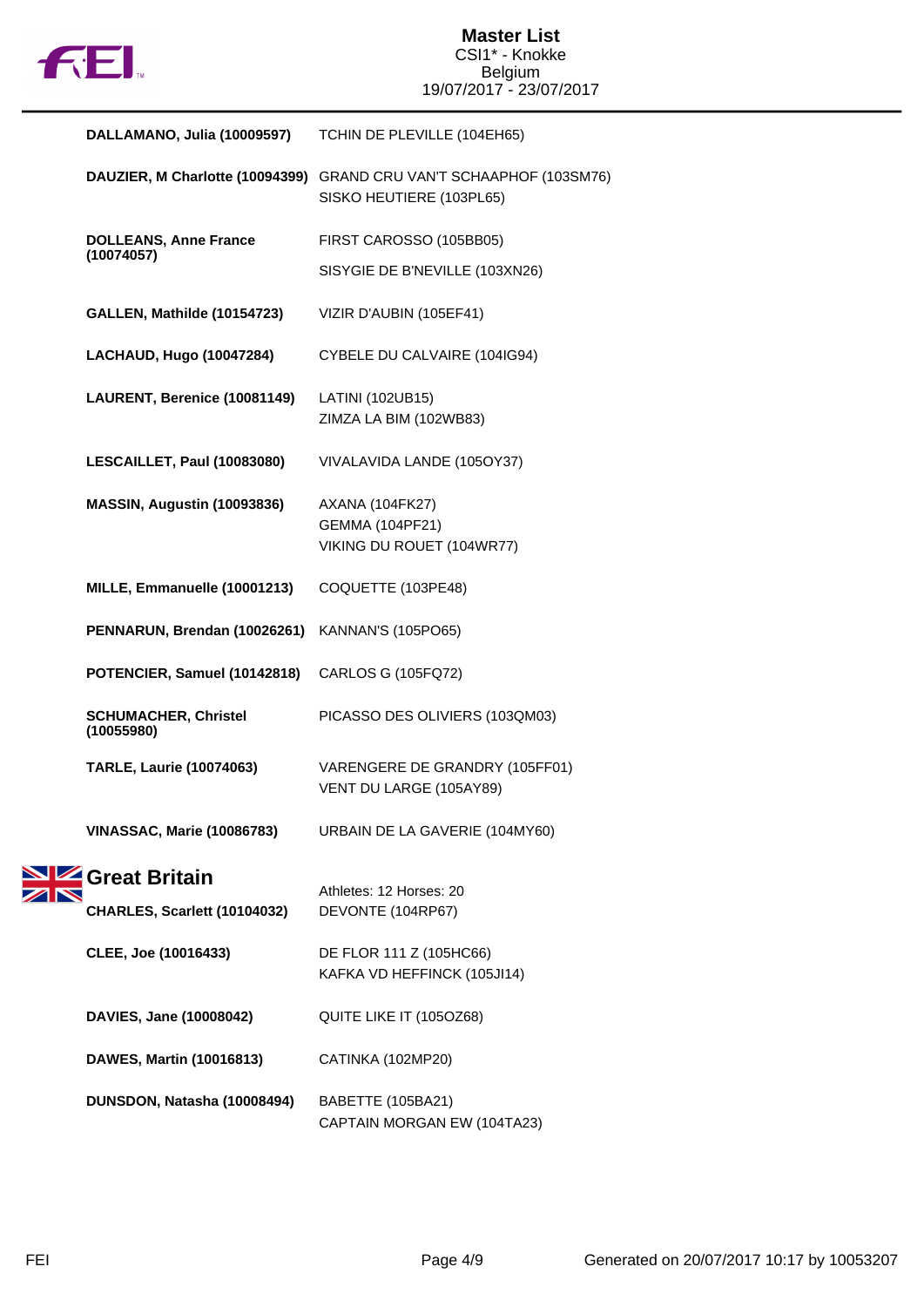

|   | GILLESPIE, Graham (10035405)                        | EODYMINKA (105GF17)<br>KYLIAN VAN DE NOORDHEUVEL (104TG11)                          |
|---|-----------------------------------------------------|-------------------------------------------------------------------------------------|
|   | GREDLEY, Pollyanna (10124483)                       | UNEX ARANTOS (103MT27)<br>UNEX CLINTAN MB (103YR60)<br>UNEX GARCON DE LUI (105FI12) |
|   | MENDOZA, Jessica (10047109)                         | NP ZELAH (105QH52)                                                                  |
|   | <b>MOFFITT, Emily (10103688)</b>                    | FEROX B (103QJ91)                                                                   |
|   | <b>NORRIS, Flo (10134095)</b>                       | DARLING HDH (104FJ57)<br>IMAGO VD HEFFINCK (104TB70)<br>SUPER D YSIEUX (103YO98)    |
|   | <b>SIMPSON, Theo (10098809)</b>                     | ALVIN ONLY (103TU41)                                                                |
|   | <b>WATTS, Kayleigh (10033410)</b>                   | KILBARRON RUE (105MG17)<br>KONDY (104QM99)                                          |
|   | <b>Greece</b><br>KATSOS, Nikolaos (10104040)        | Athletes: 4 Horses: 6<br>CENSATION DU RY Z (104EQ52)<br>CORONADO (102OZ90)          |
|   | KATSOU, Maria-Erietta (10098768) UDETTE Z (104VB01) |                                                                                     |
|   | <b>LEMONIDI, Aikaterini-Ellas</b><br>(10121065)     | ADRIAN BALBOA (104XO54)                                                             |
|   | MYTILINEOU, Hannah (10001538)                       | COMPANION (102MD38)<br>COSMO (105BV29)                                              |
|   | <b>Ireland</b><br><b>BYRNE, Aisling (10044837)</b>  | Athletes: 7 Horses: 7<br>ELO (103WQ52)                                              |
|   | <b>COYLE, Trevor (10002969)</b>                     | CONTHARIKA (105EO14)                                                                |
|   | LYNCH, Denis (10001106)                             | RMF HORTENSIA (104RR20)                                                             |
|   | MOORE, Stephen (10040549)                           | CHIC CHIC (105MQ69)                                                                 |
|   | <b>O'REILLY HYLAND, Max</b><br>(10072384)           | <b>ENIGMA (103CW00)</b>                                                             |
|   | <b>QUIGLEY, Ella (10150279)</b>                     | F (105FJ52)                                                                         |
|   | <b>RYAN, Thomas (10017365)</b>                      | TRYBA DU LERCHENBERG (103XB40)                                                      |
| ✿ | <b>Israel</b>                                       | Athletes: 3 Horses: 5                                                               |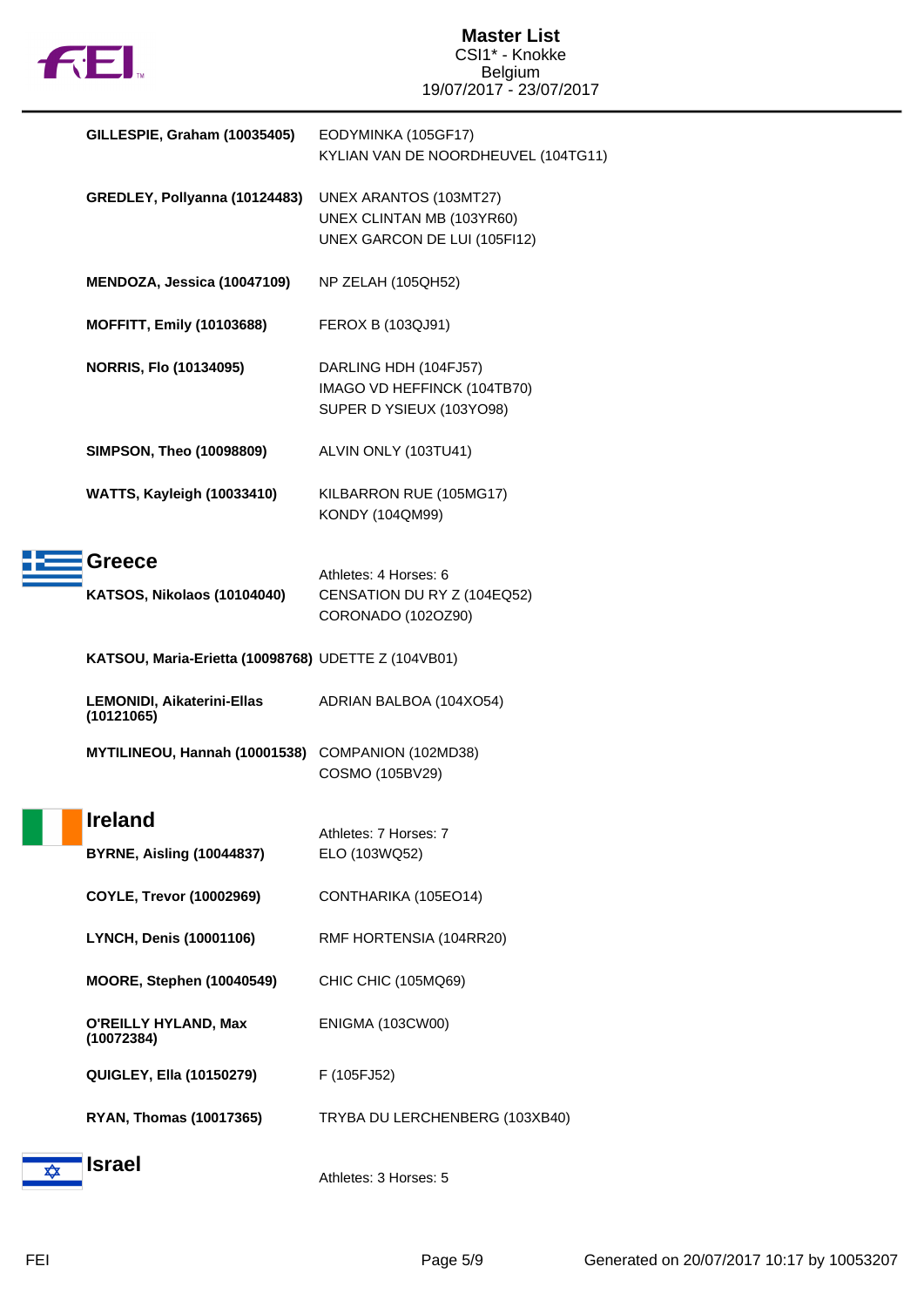

| <b>ARTOUL, Elias (10112718)</b>                    | ANARCHISTE DU BLANQUOT E T (103XX94)                                |
|----------------------------------------------------|---------------------------------------------------------------------|
| ZEEVI, Kai (10036372)                              | KANDY HOF TER ZEEDYCKE (104WY76)                                    |
| ZIV, Tomer (10115416)                              | FRUHLINGSFEE II (103VJ49)<br>QUOIT OR (102MJ98)<br>RIVAUX (103VJ45) |
| <b>Italy</b><br>ALBANO, Manuel (10081773)          | Athletes: 8 Horses: 9<br>THIENE DEB (105DZ33)                       |
| <b>BRUNI, Camilla (10061877)</b>                   | BETTY VAN DE HELLE (105BK87)                                        |
| CARAVELLO, Vittoria (10115975)                     | DIAMANTE DE SEMILLY (103XE89)<br><b>URAN (NED41937)</b>             |
| <b>MARAZZI, Angelica Fiore</b><br>(10092779)       | <b>VERITAS 29 (103NA44)</b>                                         |
| <b>MERISIO, Marco Antonio</b><br>(10014966)        | H BLUE BOY VAN ESSENE (104CA82)                                     |
| PEDERZANI, Valentina Giorgia<br>(10119125)         | RUMPLE DARK (103IC64)                                               |
| <b>SENSI, Cristiana (10096189)</b>                 | KING SIZE ST (105HE93)                                              |
| <b>VERGA, Chiara (10038519)</b>                    | <b>DONNA (104FR10)</b>                                              |
| Japan<br><b>WATANABE, Sena (10147385)</b>          | Athlete: 1 Horse: 1<br>RINALDO DES ISLES (103HR06)                  |
| Jordan<br>KAMAL RAJI BSHARAT, Hani<br>(10001537)   | Athlete: 1 Horse: 1<br>F (105SD49)                                  |
| <b>Monaco</b><br><b>SUTERA, Ilaria (10047108)</b>  | Athlete: 1 Horse: 1<br>ANDEL DU ROUET (105IO26)                     |
| <b>Netherlands</b><br>BRUGMAN, Madelein (10006532) | Athletes: 8 Horses: 10<br>CHICA MIA (103KF19)                       |
| BRUGMAN, Stephanie (10015758) WALDO (BEL42299)     |                                                                     |
| VAN DEN BRINK, Stefanie<br>(10056872)              | JAMES BOND VAN 'T ROOSAKKER (105NZ62)                               |
| <b>VAN GEHLEN, Bibi (10092478)</b>                 | HEIMTANZ PR (105OF98)                                               |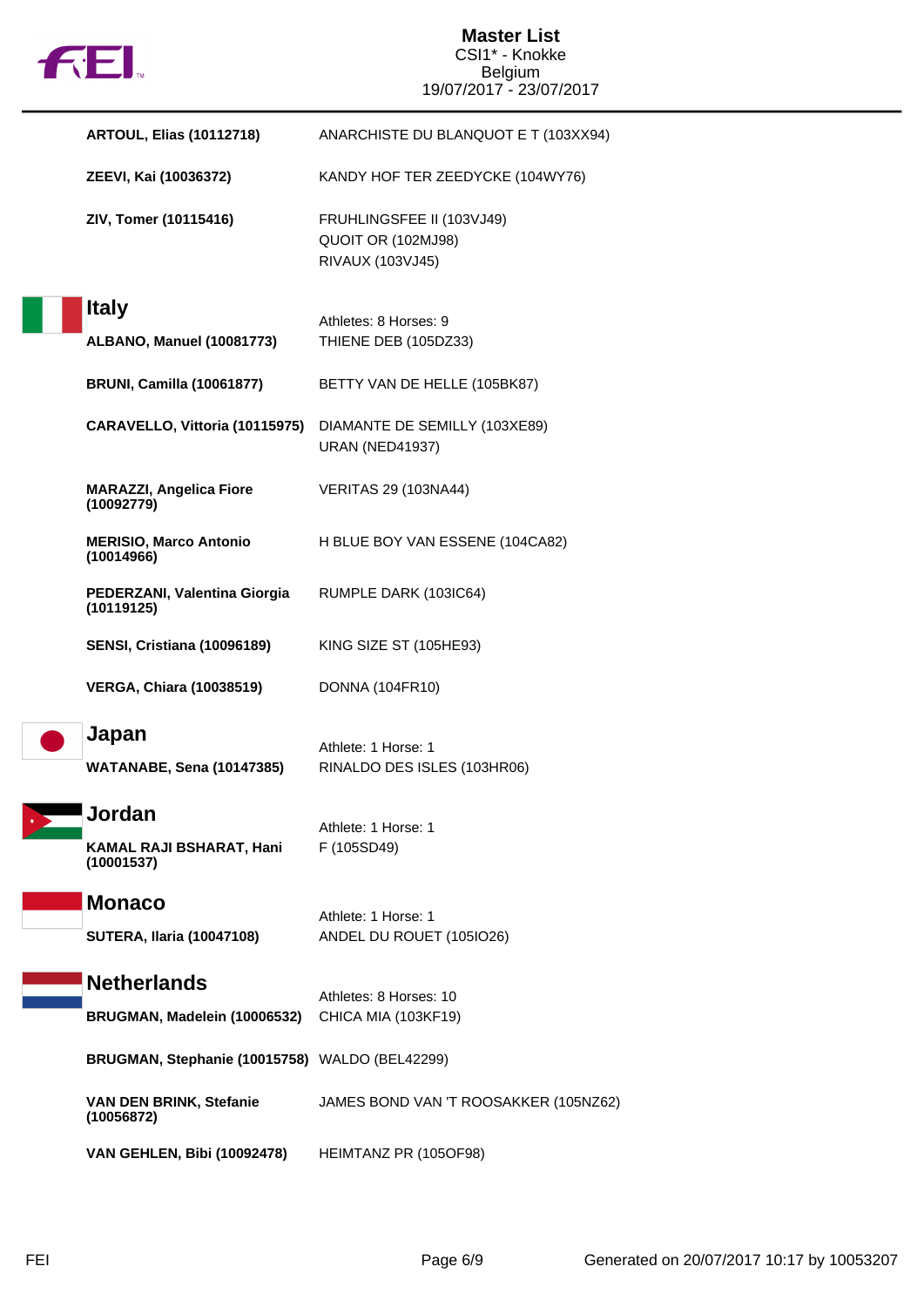

|   | VAN GRUNSVEN, Demi (10048553) DAROBI (104LI75)   |                                                              |
|---|--------------------------------------------------|--------------------------------------------------------------|
|   |                                                  | EVER SO CLEVER (105FQ31)                                     |
|   | VAN GRUNSVEN, Rob (10024258) CHANDRA A (104PZ48) |                                                              |
|   | <b>WIEFFERINK, Britt (10108870)</b>              | ATLANTA HH (104LF11)                                         |
|   | WIEFFERINK, Jessie (10135746)                    | APOURTI (103WT38)                                            |
|   |                                                  | VIDA LOCA (105KA92)                                          |
|   | <b>New Zealand</b>                               |                                                              |
|   |                                                  | Athlete: 1 Horses: 2                                         |
|   | <b>WILSON, Grant (10001494)</b>                  | APPLEE (105AU12)                                             |
|   |                                                  | QUINCY LADY (104OR97)                                        |
|   | Panama                                           |                                                              |
| * |                                                  | Athlete: 1 Horse: 1                                          |
|   | <b>SITARAM, Ishan (10067402)</b>                 | UWE Z (105SV47)                                              |
|   | Romania                                          |                                                              |
|   |                                                  | Athlete: 1 Horse: 1                                          |
|   |                                                  | APOSTOLESCU, Alexia (10142934) JOLETTE VD DONKHOEV (105ML77) |
|   |                                                  |                                                              |
|   | <b>Russian Federation</b>                        | Athletes: 2 Horses: 4                                        |
|   | ABRAMOVICH, Sofia (10103189)                     | BILLY FRAULEIN (104PR49)                                     |
|   | PRIGOZHINA, Polina (10033355)                    | BUTTERFLY (104FU27)                                          |
|   |                                                  | CAMBELLTHINO (103WG07)                                       |
|   |                                                  | CHIRICCO 2 (103US69)                                         |
|   |                                                  |                                                              |
|   | <b>South Africa</b>                              | Athlete: 1 Horses: 2                                         |
|   | <b>LUYCKX, Charles (10024158)</b>                | BALIOS AR PARK (105LH78)                                     |
|   |                                                  | CARTOGRAPH (105BZ55)                                         |
|   |                                                  |                                                              |
| 蘠 | <b>Spain</b>                                     |                                                              |
|   | <b>BIDON DAURELLA, Nicolas</b>                   | Athletes: 4 Horses: 5<br>COACH CORNET Z (105BV19)            |
|   | (10031092)                                       |                                                              |
|   | CODINA LERIA, Alex (10148025)                    | FIDEA (105EL33)                                              |
|   |                                                  |                                                              |
|   | <b>CORDON, Pilar Lucrecia</b><br>(10000510)      | COCONUT VDB (104IJ34)                                        |
|   | PROVOOST, Nathalie (10079037)                    | ENTARES DU BOIS DES MANANTS (105DB24)                        |
|   |                                                  | HOOKJIPA XXX (103WW40)                                       |
|   | <b>Sweden</b>                                    |                                                              |
|   |                                                  | Athletes: 5 Horses: 7                                        |
|   | <b>ANDERSSON, Petronella</b><br>(10029959)       | KISS ME HR (105MO02)                                         |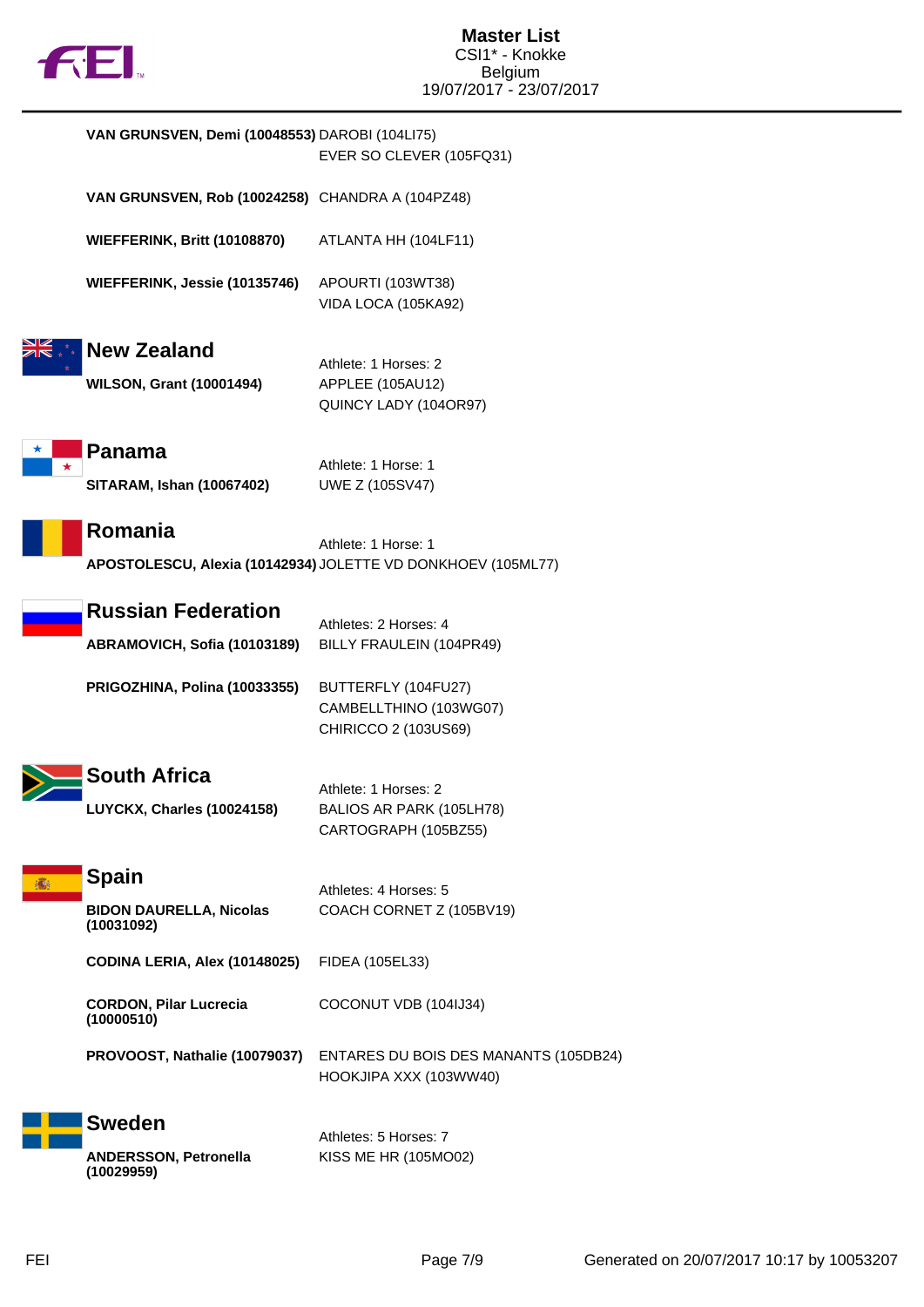

| BERNDTSSON, Pontus (10117916) BILLIE JEAN SN (105HJ26) | ESPRINESCH (105LZ17)                                                       |
|--------------------------------------------------------|----------------------------------------------------------------------------|
| <b>EKBERG, Jonna (10019397)</b>                        | CORRADA H M (105HH72)                                                      |
| PFENNINGER, Denise (10001104) LADY LIMBUS (103IM13)    | QUI VIVE DE LA TOUR (102XV10)                                              |
| VON ESSEN, Angelie (10000724)                          | ONE ATLANTIC WAVE (104SD20)                                                |
| <b>Switzerland</b>                                     | Athletes: 4 Horses: 8                                                      |
| <b>ASCHWANDEN, Laura Nina</b><br>(10007573)            | SANZERO CH (104IX07)                                                       |
| <b>KURMANN, Joel (10095747)</b>                        | DAVINCI (103UJ28)                                                          |
| MÜLLER, Florence (10092087)                            | FOR ASGARD (103LL17)<br>PIRATE ANDALOU (102RB60)<br>TEQILLA TOP (104DC26)  |
| <b>VALENTINI-HALLER, Yann</b><br>(10091701)            | CHEATER VON DER HELD (104IK74)                                             |
|                                                        | IDEAL DES ABATTES CH (103AR76)<br>JOLIE VH MOLENHOF (104PS13)              |
| Turkey<br>DEMIRAG, Kaan (10097743)                     | Athlete: 1 Horses: 2<br>LE JEUNE 3 (103IE50)<br>N. J 'ADORE SV Z (105DU81) |
| <b>Ukraine</b><br>SAVIN, Elisabetta (10088761)         | Athlete: 1 Horse: 1<br>CATRICK (102NG78)                                   |
| <b>United States of</b>                                | Athletes: 10 Horses: 16                                                    |
| America<br>DOFORT, Brieanne (10144119)                 | CUJO 7 (103UN72)<br>FAVORITO (105HR97)                                     |
| <b>GRACIDA, Sophie (10097786)</b>                      | DIAMANT WP Z (105FW72)                                                     |
| <b>KESSLER, Reed (10045920)</b>                        | UP DES CHAINES (104HY10)                                                   |
| KOROTKIN, Tanner (10135271)                            | DANGER G (103LU99)<br>JIGGLY (104UN58)                                     |
| MCDERMOTT, Megan (10095970)                            | JESSICA V/H DINGENSHOF (105SI16)                                           |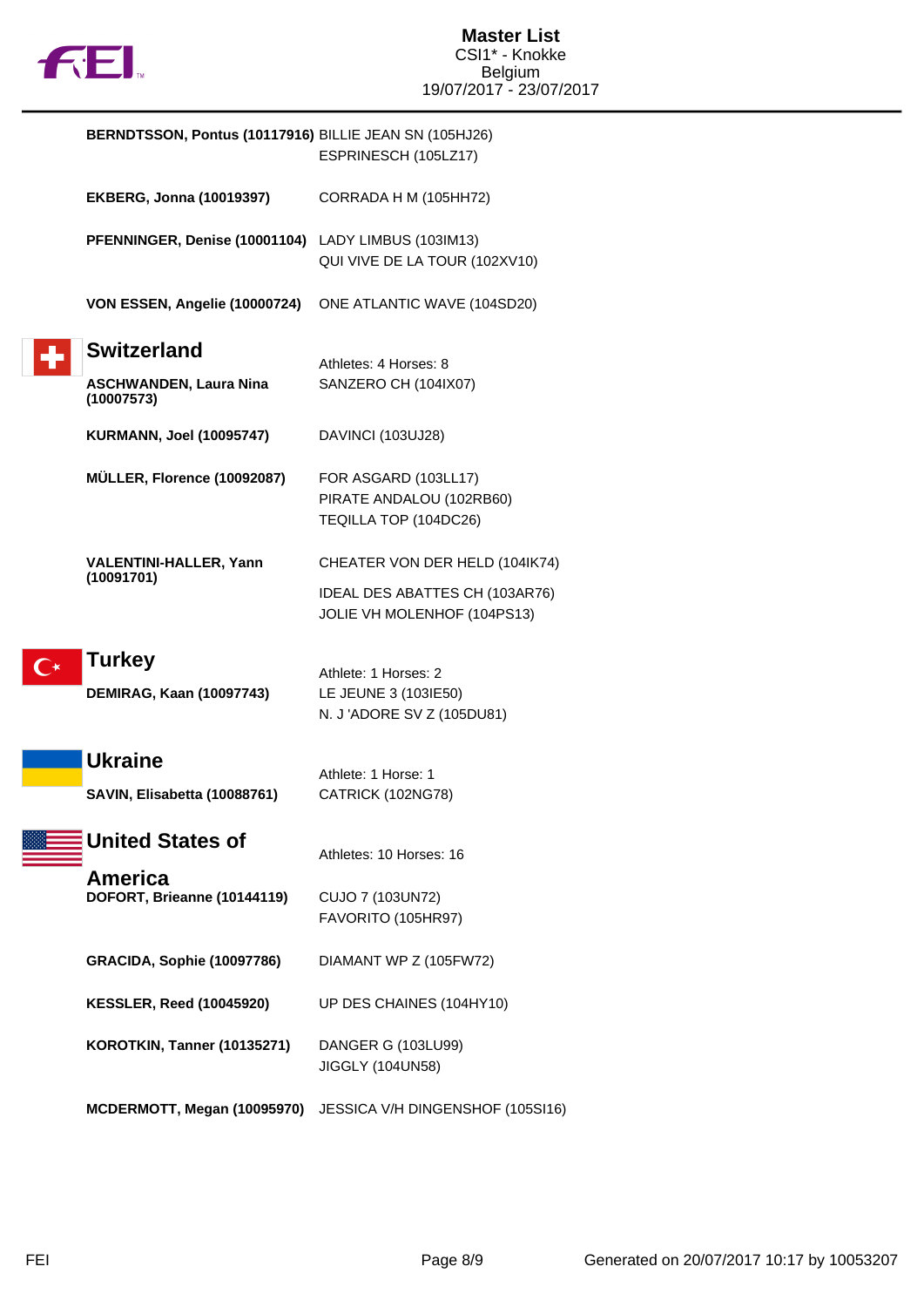

| <b>PENNER, Rachel (10150287)</b> | SIMBA DU ROZEL (103TM92)<br>QUICK RACER Z (103VM82)                  |
|----------------------------------|----------------------------------------------------------------------|
| RIZVI, Farah (10137368)          | COOL BOY 22 (104XU29)<br>SERENDY PITY (BEL42095)<br>ZOPALA (102YR63) |
| RIZVI, Zayna (10152612)          | FORGET ME KNOT (105QH89)<br><b>VALDEZ (105QH87)</b>                  |
| <b>SHORT, Emily (10091433)</b>   | CATALINA (104EF23)                                                   |
| <b>TOWELL, Jack (10041302)</b>   | GRANDEUR WP (105OA48)                                                |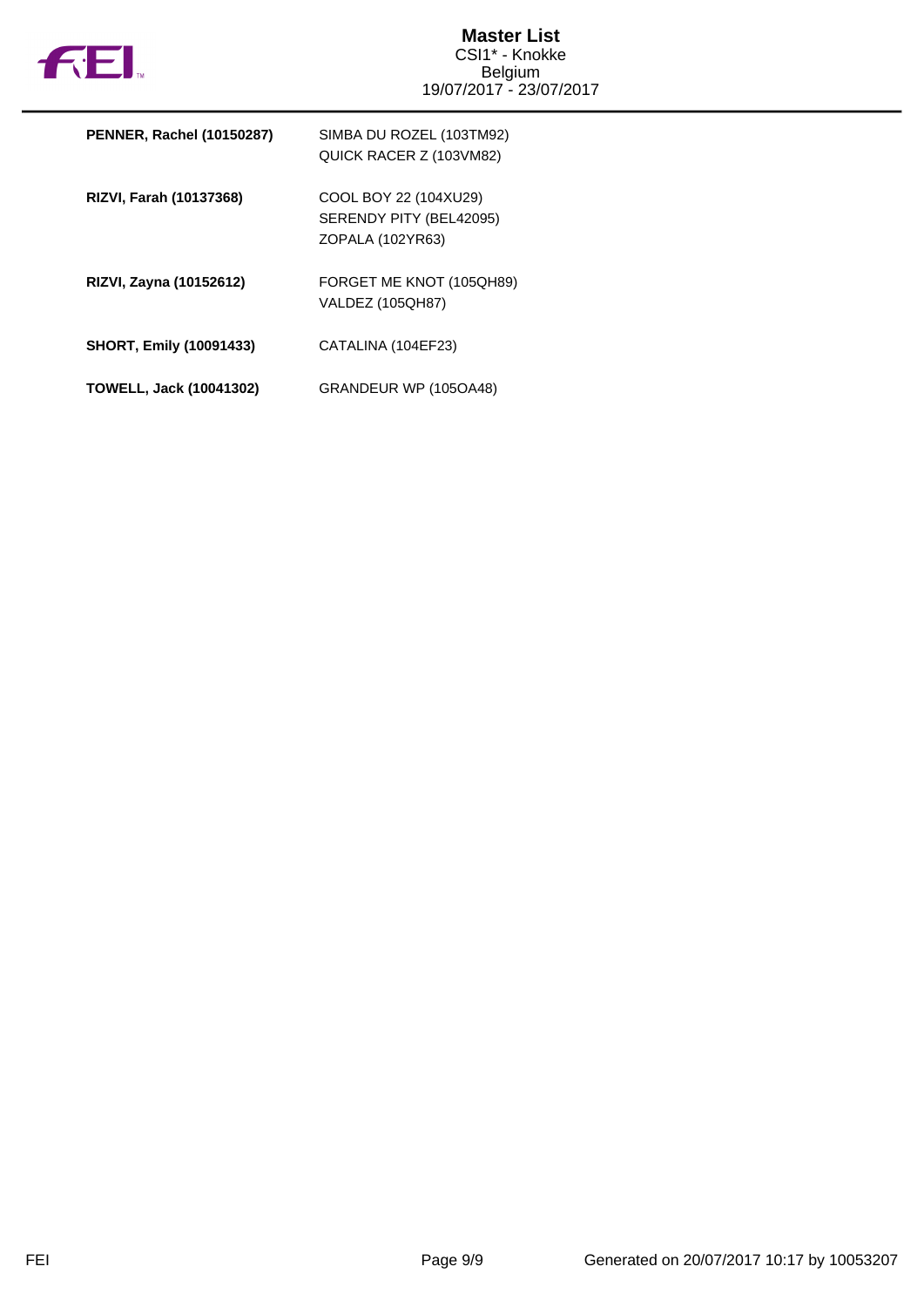

Countries: 20 Athletes: 71 Horses: 92

|  | <b>Belgium</b>                                                           | Athletes: 16 Horses: 22                                     |
|--|--------------------------------------------------------------------------|-------------------------------------------------------------|
|  | <b>BILLE, Brecht (10039637)</b>                                          | BIOAGRICO WALTER (105ND22)                                  |
|  |                                                                          | KAS - SINI DC (105ON60)                                     |
|  |                                                                          |                                                             |
|  | <b>CONTER, Emilie (10077676)</b>                                         | <b>FAFIRA W (105MC65)</b>                                   |
|  |                                                                          |                                                             |
|  | DE PAUW, Jan (10090761)                                                  | CRYSTAL DE LAU(E.T) (105MX18)<br>LANDER ROYALE DS (105SW85) |
|  |                                                                          |                                                             |
|  | DEJAGER, Pieter (10026729)                                               | FOR KAZIMIR VD SCHOORDIJKHOEVE (105AZ85)                    |
|  |                                                                          |                                                             |
|  | DEVOS, Lieven (10006828)                                                 | MR. QUALITY Z (105AX81)                                     |
|  |                                                                          |                                                             |
|  | HAELTERMAN, Damien (10024829) KATINKA DE LAUBRY (105JG25)                |                                                             |
|  | <b>HAEP, Pascale (10002473)</b>                                          | KAVALIA VAN HET HEIDEHOF (104VH36)                          |
|  |                                                                          | LOLA HH (105KE05)                                           |
|  |                                                                          |                                                             |
|  | MATHY, Francois Jr (10001360)                                            | HELLO DIAMANT (105ML89)                                     |
|  |                                                                          |                                                             |
|  | SCHOONBROODT- DE AZEVEDO, BEST OF DUVERIE (105JJ63)<br>Celine (10000938) |                                                             |
|  |                                                                          | LAURENS - S (105SK62)                                       |
|  |                                                                          |                                                             |
|  | <b>VAN DER STRATEN, Cindy</b><br>(10000995)                              | CARTARO 2 (105DN70)                                         |
|  |                                                                          |                                                             |
|  | <b>VAN ROOSBROECK, Olivier</b><br>(10019922)                             | FANYA (105KX02)                                             |
|  |                                                                          |                                                             |
|  | <b>VERBERCKMOES, Maartje</b>                                             | ARCO D' OBERCOURT (105CZ19)                                 |
|  | (10085184)                                                               | DANCING QUEEN JT Z (105LW56)                                |
|  |                                                                          |                                                             |
|  | <b>VEREECKE, Koen (10016395)</b>                                         | CALGARY Z (105JH26)                                         |
|  | <b>VERLOOY, Jos (10036186)</b>                                           | KARIBOU HORTA (105MI77)                                     |
|  |                                                                          | KENTUCKY VAN 'T RUYTERSHOF (105AX87)                        |
|  |                                                                          |                                                             |
|  | <b>VERSCHUERE, Stephan</b>                                               | KENTUCKY D'AMOUR (105SR66)                                  |
|  | (10118908)                                                               |                                                             |
|  | WELLENS, Anthony (10041866)                                              | DOMENCO (105NT85)                                           |
|  |                                                                          |                                                             |
|  | <b>Brazil</b>                                                            |                                                             |
|  | <b>CORRÊA, Matheus (10040238)</b>                                        | Athletes: 2 Horses: 3<br>ANGELA DE KREISKER (105PF31)       |
|  |                                                                          |                                                             |
|  | DE AZEVEDO FILHO, Luiz Felipe<br>(10025820)                              | ALIZE DE TERLONG (105HT31)                                  |
|  |                                                                          | COOKIE VD SPITSHOEVE Z (105LP54)                            |
|  |                                                                          |                                                             |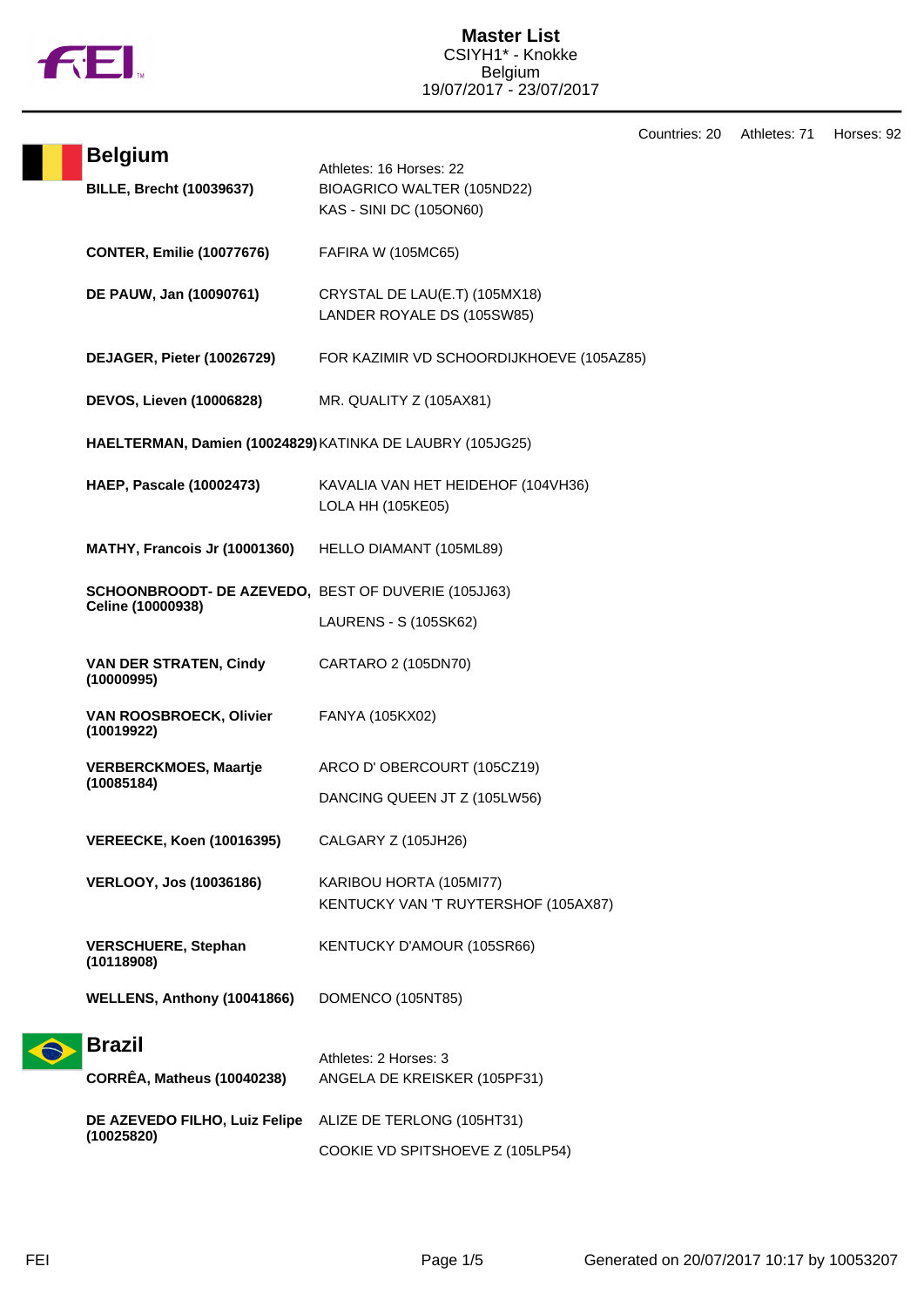

| Canada                                                     | Athletes: 2 Horses: 2                                                                  |
|------------------------------------------------------------|----------------------------------------------------------------------------------------|
| CHAD, Kara (10068509)                                      | QUIDAMO F (105NF42)                                                                    |
| DUFF, Jaclyn (10037714)                                    | FABEL (105RA92)                                                                        |
| <b>Chile</b><br><b>UAUY, Joaquin (10021842)</b>            | Athlete: 1 Horse: 1<br>GIVENCHY (105QL64)                                              |
| Colombia<br>DIAZ ORTEGA, Santiago<br>(10072598)            | Athletes: 2 Horses: 2<br>ASSOUMONT DE REVILLE (104PX59)                                |
| <b>TORO, Nicolas (10027138)</b>                            | GENESIS (105KW78)                                                                      |
| <b>Czech Republic</b><br>KELLNEROVÁ, Anna (10075949)       | Athlete: 1 Horse: 1<br>COLANDO 21 (104RZ36)                                            |
| <b>Egypt</b><br><b>NASSAR, Nayel (10017143)</b>            | Athletes: 2 Horses: 2<br>CAN CAN DELLA CACCIA (105FM42)                                |
| TALAAT, Mohamed (10021782)                                 | CILVERBACK DU VLIST Z (105HF38)                                                        |
| <b>France</b>                                              | Athletes: 7 Horses: 9<br>ANCIAUME, Timothee (10002943) BEGUIN DE B'NEVILLE (105MM02)   |
| DALLAMANO, Julia (10009597)                                | TARADINA DELLA CACCIA (105LN81)                                                        |
| DELMOTTE, Nicolas (10002377)                               | FILIPPO T Z (105GE51)                                                                  |
| FOUTRIER, Guillaume (10012188) ASTUCE DU PARADIS (105LS90) | BURTON DE LANNAY (105LR23)                                                             |
| LESCAILLET, Paul (10083080)                                | BALLERINE DU VILPION (105RS60)                                                         |
| MILLE, Emmanuelle (10001213)                               | GAPHIRA (105OW29)                                                                      |
| <b>SCHUMACHER, Titouan</b><br>(10055979)                   | ALADIN DES BRIMBELLES (105BA42)<br>ELIOT BRIMBELLES Z (105BA96)                        |
| Germany<br>OFFEL, Katharina (10001898)                     | Athlete: 1 Horses: 2<br>CORNET S LADY (105QI76)<br>FRENCH CANCAN DE LA POMME (105LU41) |
| Great Britain                                              | Athletes: 10 Horses: 13                                                                |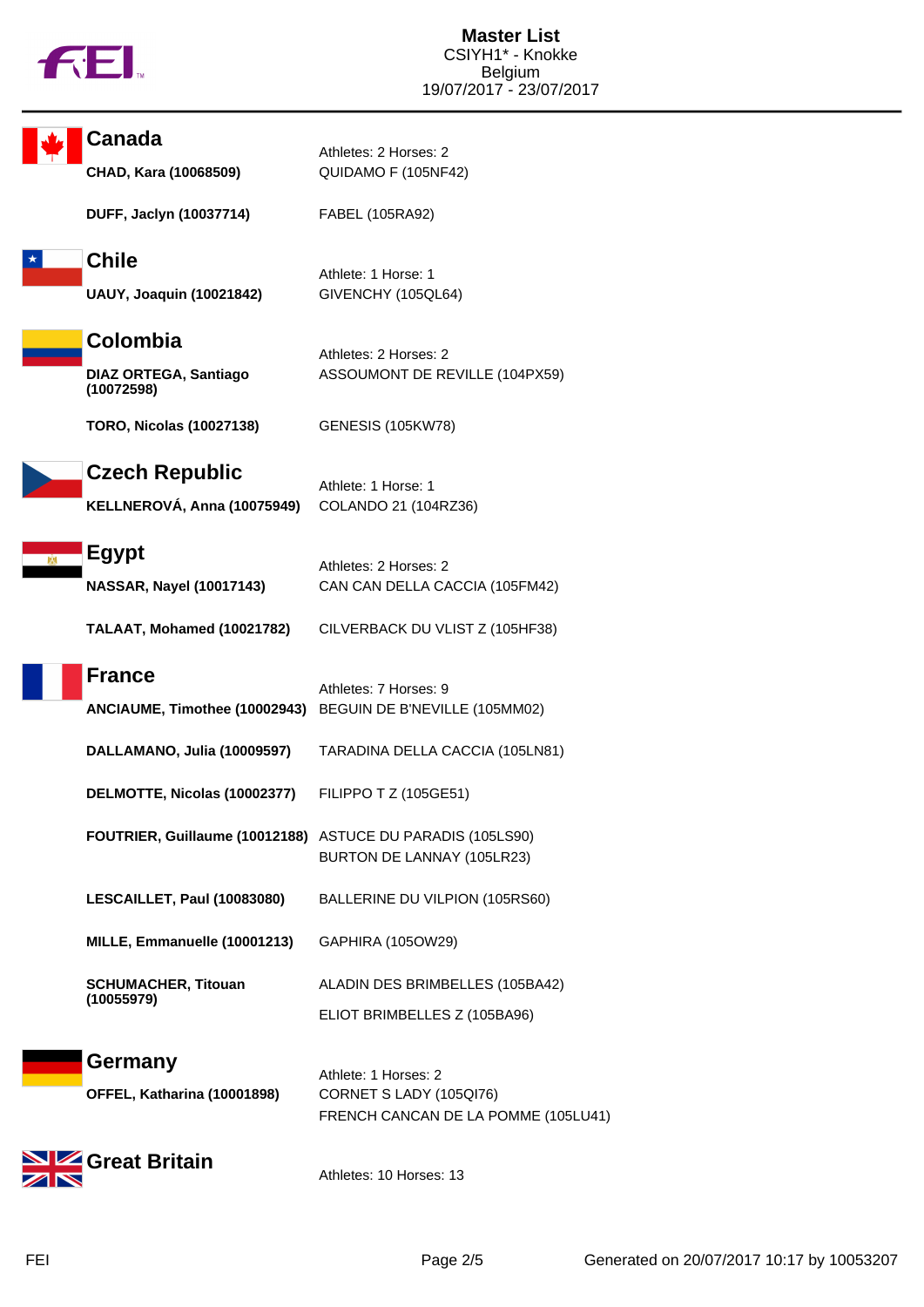

| DAVIES, Simon (10036269)                                      | PAMPELONNE (105AJ91)                                                               |
|---------------------------------------------------------------|------------------------------------------------------------------------------------|
| GILLESPIE, Graham (10035405)                                  | GORGEOUS LADY (105KU93)                                                            |
| <b>GORNALL, Jamie (10134892)</b>                              | CLINTADEL (105Cl07)<br>ORLANDA (105LW74)                                           |
| JACKSON, Deborah (10025248)                                   | CAROM 2 (105HT50)                                                                  |
| <b>MASON, Emily (10074238)</b>                                | CASH DU PLESSIS (105SF11)                                                          |
| <b>NEADS, Stuart (10007596)</b>                               | FREYA (105DL95)                                                                    |
| PLATT, Charlotte (10009584)                                   | <b>BALULU (105CM72)</b>                                                            |
| <b>STOKER, Emma (10032050)</b>                                | COOL CASH (105AY18)<br>EVERTON DE VILLEE (104OS05)                                 |
| <b>WHITAKER, Jack (10106732)</b>                              | ARLO DE BLONDEL (105LA15)<br><b>BETTY (105LD47)</b>                                |
| WHITAKER, Louise (10002041)                                   | SPECIAL WARRIOR (105AF97)                                                          |
| <b>Greece</b><br>MYTILINEOU, Ioli (10065074)                  | Athlete: 1 Horse: 1<br>GLEN MORAY (105BX38)                                        |
| <b>Ireland</b><br><b>BYRNE, Aisling (10044837)</b>            | Athletes: 5 Horses: 7<br>WELLVIEW LUCY (105NG40)                                   |
| <b>DUFFY, Michael G (10075553)</b>                            | CAPTAIN MADDOX (105KP77)<br>SCENLETHA (104YE01)                                    |
| LYNCH, Denis (10001106)                                       | LED GREEN (105IW19)                                                                |
| <b>MOLONEY, Peter (10021488)</b>                              | COMPELLING Z (105IX97)<br>FEDERAL-T.H. (105GI72)                                   |
| MOORE, Stephen (10040549)                                     | CHIC CHIC (105MQ69)                                                                |
| <b>Italy</b><br><b>BIANCHI, Matilde Giorgia</b><br>(10033971) | Athletes: 3 Horses: 5<br>CHARLOTTA 42 (105BR46)<br>SIGURADO DELLA CACCIA (105DA35) |
| ROLLI, Giuseppe (10016399)                                    | KAROLA DEGLI ASSI (105CK52)<br>LEVIS VAN'T MEYERSHOF (105KO15)                     |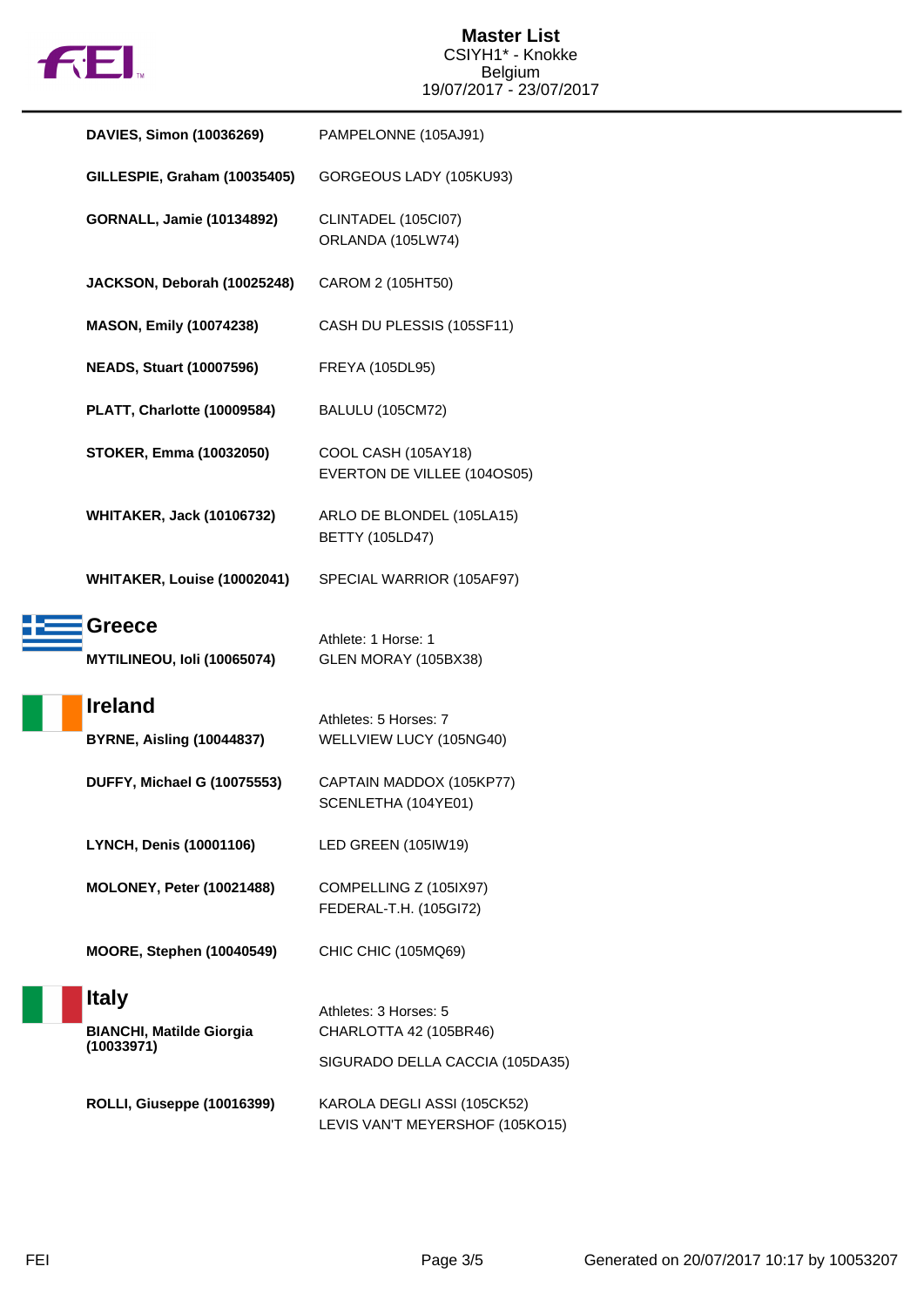

| <b>VERGA, Caterina (10032543)</b>                                   | ACAPITOL (105MC19)                                                |
|---------------------------------------------------------------------|-------------------------------------------------------------------|
| <b>Netherlands</b><br><b>BLES, Bart (10010956)</b>                  | Athletes: 6 Horses: 8<br>ALLEGRIA DU VAL HENRY (105HA42)          |
| EMMEN, Kim (10071863)                                               | FABULOUS (104QR51)<br>GIKKE (105IU12)                             |
| GREVE, Willem (10003080)                                            | FORMIDABLE (104XW80)                                              |
| ROMP, Ruben (10018941)                                              | <b>FIOLITA (104QR55)</b>                                          |
| <b>SCHAPER, Danny (10034195)</b>                                    | <b>FRITZ (105QU46)</b><br>G STAR (105SW41)                        |
| VAN GRUNSVEN, Demi (10048553) FARMGRAAF (104QR29)                   |                                                                   |
| <b>New Zealand</b><br><b>WILSON, Grant (10001494)</b>               | Athlete: 1 Horse: 1<br>BALTIMOREE (105AU13)                       |
| <b>Russian Federation</b><br><b>BIBIKOVA, Maria (10059010)</b>      | Athlete: 1 Horses: 2<br>BACARDI (105AH26)<br>NIGHT STAR (104LC30) |
| <b>Spain</b><br><b>ARESU GARCIA OBREGON,</b><br>Carolina (10016967) | Athletes: 6 Horses: 7<br>LAMPARILLA (105JX10)                     |
| <b>ARIAS, Julio (10006511)</b>                                      | EVEREST D.R (104QQ23)<br>GYLORD CARTHAGO BH (105QF21)             |
| <b>BIDON DAURELLA, Borja</b><br>(10088618)                          | ALVES H Z (105BL57)                                               |
| <b>BIDON DAURELLA, Nicolas</b><br>(10031092)                        | EUSHUAIA HERO (104ZP44)                                           |
| <b>FERNANDEZ SARO, Manuel</b><br>(10002108)                         | CHACCOTON (105RE41)                                               |
| <b>MARSÁ-LAFARGE, Diana</b><br>(10037953)                           | AVEL DE LA LANDE (105AT52)                                        |
| <b>Sweden</b><br><b>ANDERSSON, Petronella</b><br>(10029959)         | Athlete: 1 Horse: 1<br>LAZY (105MI69)                             |
| <b>Switzerland</b>                                                  | Athlete: 1 Horse: 1                                               |